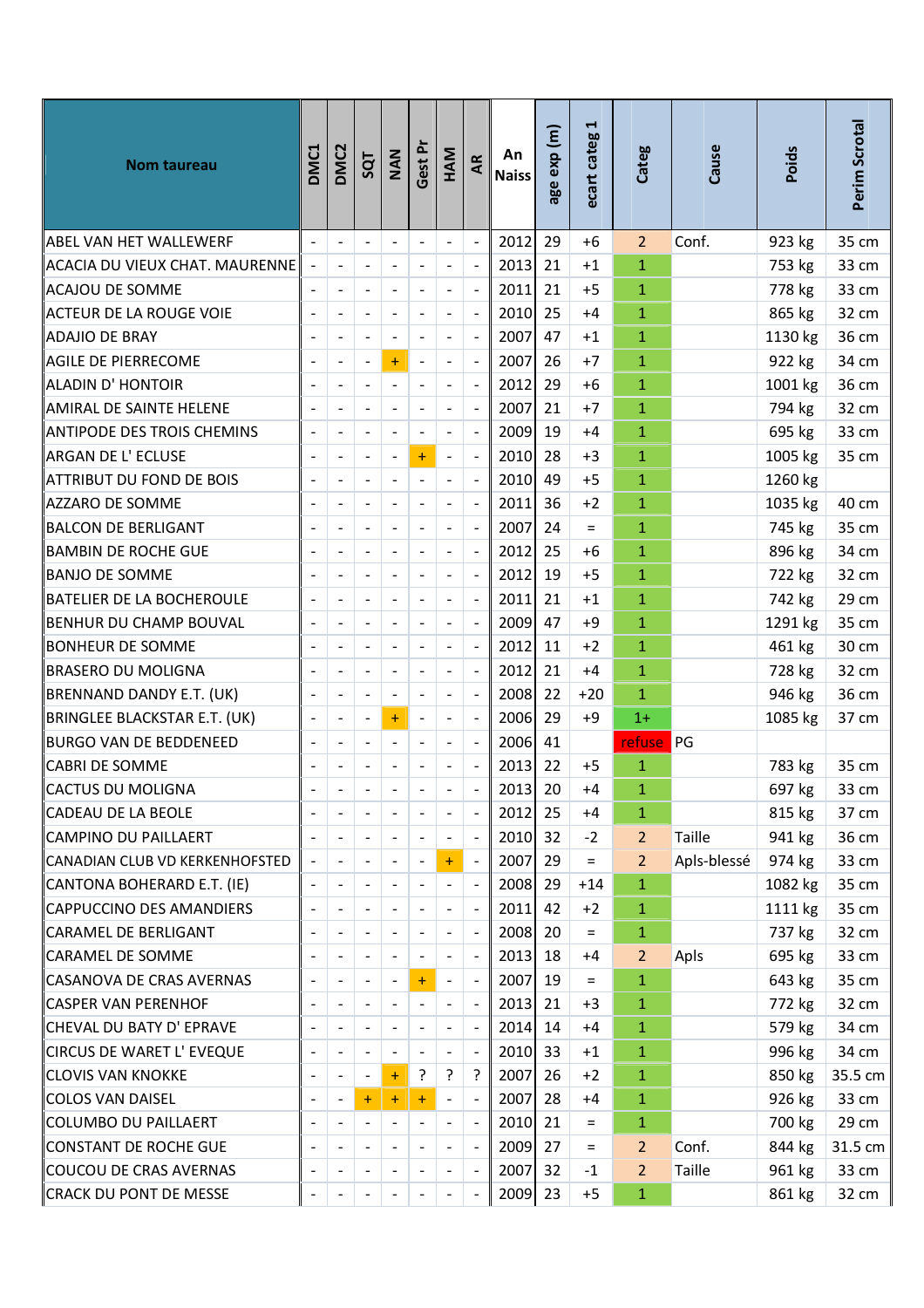| <b>Nom taureau</b>                | DMC1                     | <b>DMC2</b>                  | SQT                      | NAN                          | Gest Pr                      | HAM                      | Æ                        | An<br><b>Naiss</b> | age exp (m) | $\blacktriangleright$<br>ecart categ | Categ          | Cause      | Poids   | Perim Scrotal |
|-----------------------------------|--------------------------|------------------------------|--------------------------|------------------------------|------------------------------|--------------------------|--------------------------|--------------------|-------------|--------------------------------------|----------------|------------|---------|---------------|
| CRACK VAN HET HOF TE LANDEGEM     |                          | $\blacksquare$               | $+$                      | 5.                           | ?                            | ?                        | ?                        | 2006               | 18          | $=$                                  | $\mathbf{1}$   |            |         |               |
| CUISINES VAN DE OTTERHOEVE        | $\overline{\phantom{a}}$ | $\blacksquare$               | $\overline{\phantom{a}}$ | $\blacksquare$               | $\overline{a}$               | $\overline{\phantom{a}}$ | $\overline{\phantom{a}}$ | 2013               | 24          | $+6$                                 | $\mathbf{1}$   |            | 917 kg  | 34 cm         |
| CYCLONE (BLUEGRASS E.T.) (UK)     |                          |                              |                          | $\overline{a}$               |                              |                          | $\overline{\phantom{a}}$ | 2007               | 27          | $+10$                                | $\mathbf{1}$   |            | 950 kg  | 46 cm         |
| DEPUTE DU PONT DE MESSE           |                          | $\overline{a}$               | $\overline{a}$           | $\overline{a}$               | $\overline{a}$               | $\blacksquare$           | $\overline{a}$           | 2010               | 48          | $=$                                  | $\mathbf{1}$   |            | 1184 kg |               |
| <b>DESTIN DU CHBTEAU FALLOIS</b>  |                          |                              |                          | $\overline{a}$               |                              |                          | $\overline{\phantom{a}}$ | 2011               | 44          | +4                                   | 1              |            | 1226 kg | 36 cm         |
| DYNAMITE (SOLWAY VIEW) (UK)       |                          | $\overline{a}$               | $\blacksquare$           | $\blacksquare$               | $\qquad \qquad \blacksquare$ | $\overline{\phantom{a}}$ | $\overline{\phantom{a}}$ | 2008               | 35          | $+9$                                 | $\mathbf{1}$   |            | 1310 kg | 34 cm         |
| EBONY DE LA HAIE MADAME           |                          | $\overline{a}$               |                          | $\qquad \qquad \blacksquare$ | $\overline{\phantom{a}}$     | $\overline{\phantom{a}}$ | $\ddot{\phantom{a}}$     | 2006               | 22          | $-1$                                 | $\overline{2}$ | Taille     | 784 kg  | 31.5 cm       |
| <b>ECRIN DE WIHOGNE</b>           |                          |                              | $\overline{a}$           | $\frac{1}{2}$                | $\qquad \qquad \blacksquare$ | $\ddot{}$                | $\overline{\phantom{a}}$ | 2006               | 48          | $+5$                                 | $\mathbf{1}$   |            | 1246 kg | 37 cm         |
| EDIFIANT DU PONT DE MESSE         |                          | $\overline{a}$               |                          | $\overline{\phantom{a}}$     | $\frac{1}{2}$                | $\overline{\phantom{a}}$ | $\overline{\phantom{a}}$ | 2011               | 33          | $+6$                                 | $\mathbf{1}$   |            | 1095 kg | 36 cm         |
| <b>EGEL VAN HET KRUISBORRE</b>    |                          | $\overline{a}$               | $\overline{a}$           | $\overline{a}$               | $\overline{a}$               | $\overline{\phantom{a}}$ | $\overline{a}$           | 2009               | 47          | $+1$                                 | $\mathbf{1}$   |            | 1073 kg | 33 cm         |
| <b>EMBLEME DU PONT DE MESSE</b>   |                          | $\qquad \qquad \blacksquare$ | $\overline{\phantom{a}}$ | $\blacksquare$               | $\qquad \qquad \blacksquare$ | $\overline{\phantom{a}}$ | $\frac{1}{2}$            | 2011               | 22          | $+3$                                 | $\mathbf{1}$   |            | 813 kg  | 36 cm         |
| <b>EMPEREUR DE MAFFE</b>          |                          |                              |                          |                              |                              |                          | $\overline{\phantom{a}}$ | 2008               | 55          | $+8$                                 | $\mathbf{1}$   |            | 1391 kg |               |
| FALCO VAN ZELDONK                 |                          |                              | $\overline{a}$           | $\overline{a}$               | $\overline{a}$               | $\blacksquare$           | $\overline{a}$           | 2010               | 29          | $+6$                                 | $\overline{2}$ | Apls-Conf. | 933 kg  | 35 cm         |
| <b>FAROUK DE SAINT AMAND</b>      |                          | $\overline{a}$               |                          | $\overline{a}$               | $\overline{a}$               |                          | $\blacksquare$           | 2012               | 34          | $+11$                                | $\mathbf{1}$   |            | 1145 kg | 39 cm         |
| FAUCON DE WARET L' EVEQUE         |                          | $\overline{a}$               | $\blacksquare$           | $\blacksquare$               | $\frac{1}{2}$                | $\overline{\phantom{a}}$ | $\overline{\phantom{a}}$ | 2012               | 24          | $+3$                                 | $\mathbf{1}$   |            | 823 kg  | 34 cm         |
| FERRERO VAN DE KERKENHOSTEDE      |                          | $\overline{a}$               |                          | $\frac{1}{2}$                | $\overline{a}$               | $\overline{\phantom{a}}$ | $\overline{\phantom{a}}$ | 2010               | 20          | $+11$                                | $\mathbf{1}$   |            | 860 kg  | 30.5 cm       |
| FEXHOIS DU PONT DE MESSE          |                          |                              |                          | $\overline{a}$               | $\overline{a}$               | $\overline{\phantom{0}}$ | $\overline{a}$           | 2012               | 31          | $+2$                                 | $\mathbf{1}$   |            | 1074 kg | 38 cm         |
| FLEURON E.T. DE MAFFE             |                          |                              |                          | $\overline{a}$               | $\overline{a}$               |                          | $\overline{\phantom{a}}$ | 2006               | 73          | $+10$ à<br>43m                       | $\mathbf{1}$   |            | 1445 kg |               |
| FLIRTER VAN DE KERKENHOFSTEDE     |                          | $\overline{a}$               | $\overline{\phantom{a}}$ | $\Box$                       | $\frac{1}{2}$                | $\overline{\phantom{a}}$ | $\overline{\phantom{a}}$ | 2010               | 41          | $+5$                                 | $\mathbf{1}$   |            | 1119 kg | 36 cm         |
| FOLON DE CRAS AVERNAS             |                          | $\overline{a}$               | $\overline{\phantom{a}}$ | $\overline{\phantom{a}}$     | $\frac{1}{2}$                | $\overline{\phantom{a}}$ | $\overline{\phantom{a}}$ | 2010               | 25          | $+2$                                 | $\mathbf{1}$   |            | 815 kg  | 34 cm         |
| FRIPON DU BUISSON MAROT           |                          | $\overline{a}$               | $\overline{\phantom{a}}$ | $\frac{1}{2}$                | $\frac{1}{2}$                | $\overline{\phantom{a}}$ | $\overline{a}$           | 2012               | 22          | $+2$                                 | $\mathbf{1}$   |            | 805 kg  | 33 cm         |
| FRIPON VAN HET COOSTERVELD        |                          | $\qquad \qquad \blacksquare$ |                          | $\overline{a}$               | $\qquad \qquad \blacksquare$ | $\overline{\phantom{a}}$ | $\overline{\phantom{a}}$ | 2010               | 19          | $+4$                                 | 1              |            | 701 kg  | 32 cm         |
| FRUCTUEUX D'OZO                   |                          |                              |                          |                              | $\overline{\phantom{a}}$     |                          | $\overline{a}$           | 2012               | 28          | $=$                                  | $\overline{2}$ | Apls       |         | 38 cm         |
| GAGNEUR DE WIHOGNE                |                          | $\overline{\phantom{a}}$     | $\overline{\phantom{a}}$ | $\overline{\phantom{a}}$     | $\overline{\phantom{a}}$     | $\blacksquare$           | $\blacksquare$           | 2007               | 25          | +8                                   | $\mathbf{1}$   |            | 894 kg  | 35 cm         |
| GAIUS E.T. VAN DE SIJSLOBERG      |                          |                              |                          | $\overline{a}$               |                              |                          | $\blacksquare$           | 2006               | 11          | $+2$                                 | 1              |            |         |               |
| <b>GALAXI DE LA GRIGEOULE</b>     |                          | $\overline{a}$               |                          | $\qquad \qquad \blacksquare$ |                              |                          | $\blacksquare$           | 2006               | 32          | $+3$                                 | $\mathbf{1}$   |            | 853 kg  | 34 cm         |
| <b>GALOPEUR</b>                   |                          | $\qquad \qquad \blacksquare$ | $\overline{a}$           | $\overline{\phantom{a}}$     | $\overline{\phantom{a}}$     | $\overline{\phantom{a}}$ | $\overline{\phantom{a}}$ | 2010               | 40          | $+3$                                 | $\mathbf{1}$   |            | 1155 kg | 33 cm         |
| GALOUBET DE ROCOURT               |                          | $\overline{a}$               |                          | $\qquad \qquad \blacksquare$ | -                            |                          | $+$                      | 2007               | 32          | $+6$                                 | $\mathbf{1}$   |            | 1155 kg | 41 cm         |
| GASTON E.T. DE WALEFFES           |                          | $\qquad \qquad \blacksquare$ | $\overline{\phantom{a}}$ | $\overline{\phantom{a}}$     | $\overline{a}$               | $\overline{\phantom{a}}$ | $\blacksquare$           | 2007               | 18          | $+1$                                 | $\mathbf{1}$   |            | 601 kg  | 33 cm         |
| GESTALT VAN HET ZANDEIND (NL)     |                          | $\blacksquare$               | $\overline{a}$           | $\overline{a}$               | $\ddot{}$                    | $\overline{\phantom{a}}$ | $\blacksquare$           | 2006               | 39          | $\quad \  \  =$                      | $\mathbf{1}$   |            | 1069 kg | 34 cm         |
| ∥GIGA E.T. DU BOIS REMONT         |                          | $\qquad \qquad \blacksquare$ | $\overline{\phantom{a}}$ | $+$                          | $\overline{\phantom{0}}$     | $\blacksquare$           | $\pm$                    | 2006               | 26          | $+11$                                | $\mathbf{1}$   |            | 1051 kg | 35.5 cm       |
| <b>GLAIEUL DU PONT DE MESSE</b>   |                          | $\qquad \qquad$              |                          | $\overline{\phantom{a}}$     | $\overline{a}$               |                          | $\overline{\phantom{a}}$ | 2013               | 20          | $+8$                                 | $\mathbf{1}$   |            | 747 kg  | 37 cm         |
| ∥GOLDEN BULL DE BIERWA            |                          | $\blacksquare$               | $\overline{\phantom{a}}$ | $\overline{\phantom{a}}$     | $\blacksquare$               | $\blacksquare$           | $\blacksquare$           | 2013               | 21          | $+4$                                 | $\mathbf{1}$   |            | 855 kg  | 35 cm         |
| GORDON E.T. DU GOLARD             |                          | -                            |                          | $\overline{a}$               | $\ddot{}$                    | $\overline{\phantom{a}}$ | $\blacksquare$           | 2006               | 25          | $+4$                                 | $\mathbf{1}$   |            | 830 kg  | 34 cm         |
| GOVEUR VAN HET VINKENHOF          |                          | $\overline{a}$               |                          | $\qquad \qquad \blacksquare$ |                              | $\overline{\phantom{a}}$ | $\blacksquare$           | 2011               | 35          | $+10$                                | $\mathbf{1}$   |            | 1160 kg | 37 cm         |
| <b>GROMMIT HOF TER ZILVERBERG</b> |                          | $\qquad \qquad \blacksquare$ | $\overline{a}$           | $\overline{\phantom{a}}$     | $\overline{\phantom{a}}$     | $\overline{\phantom{a}}$ | $\overline{\phantom{a}}$ | 2011               | 33          | $=$                                  | $\mathbf{1}$   |            | 969 kg  | 36 cm         |
| GUIDE DE SAINT ROCH               |                          | $\blacksquare$               | $\overline{a}$           | $\qquad \qquad \blacksquare$ | $\overline{a}$               | $\overline{\phantom{a}}$ | $\overline{\phantom{a}}$ | 2006               | 25          | +6                                   | $\mathbf{1}$   |            | 904 kg  | 34 cm         |
| GUINNESS ET BOHERARD              |                          | $\overline{a}$               | $\overline{\phantom{a}}$ | $\overline{\phantom{a}}$     | $\overline{\phantom{a}}$     | $\overline{\phantom{a}}$ | $\overline{\phantom{a}}$ | 2012               | 14          | $+11$                                | $\mathbf{1}$   |            | 706 kg  | 33 cm         |
| HABITUEL DU VIVIER                |                          | $\overline{a}$               |                          | $\overline{\phantom{a}}$     | $\overline{a}$               |                          | $\overline{\phantom{a}}$ | 2007               | 27          | $+3$                                 | $\mathbf{1}$   |            | 772 kg  | 33 cm         |
| HALIFAX VAN DE BREMBERG           |                          | $\overline{\phantom{a}}$     |                          | $\overline{a}$               | $\overline{\phantom{a}}$     |                          | $\blacksquare$           | 2012               | 13          | $+2$                                 | $\mathbf{1}$   |            | 602 kg  | 31 cm         |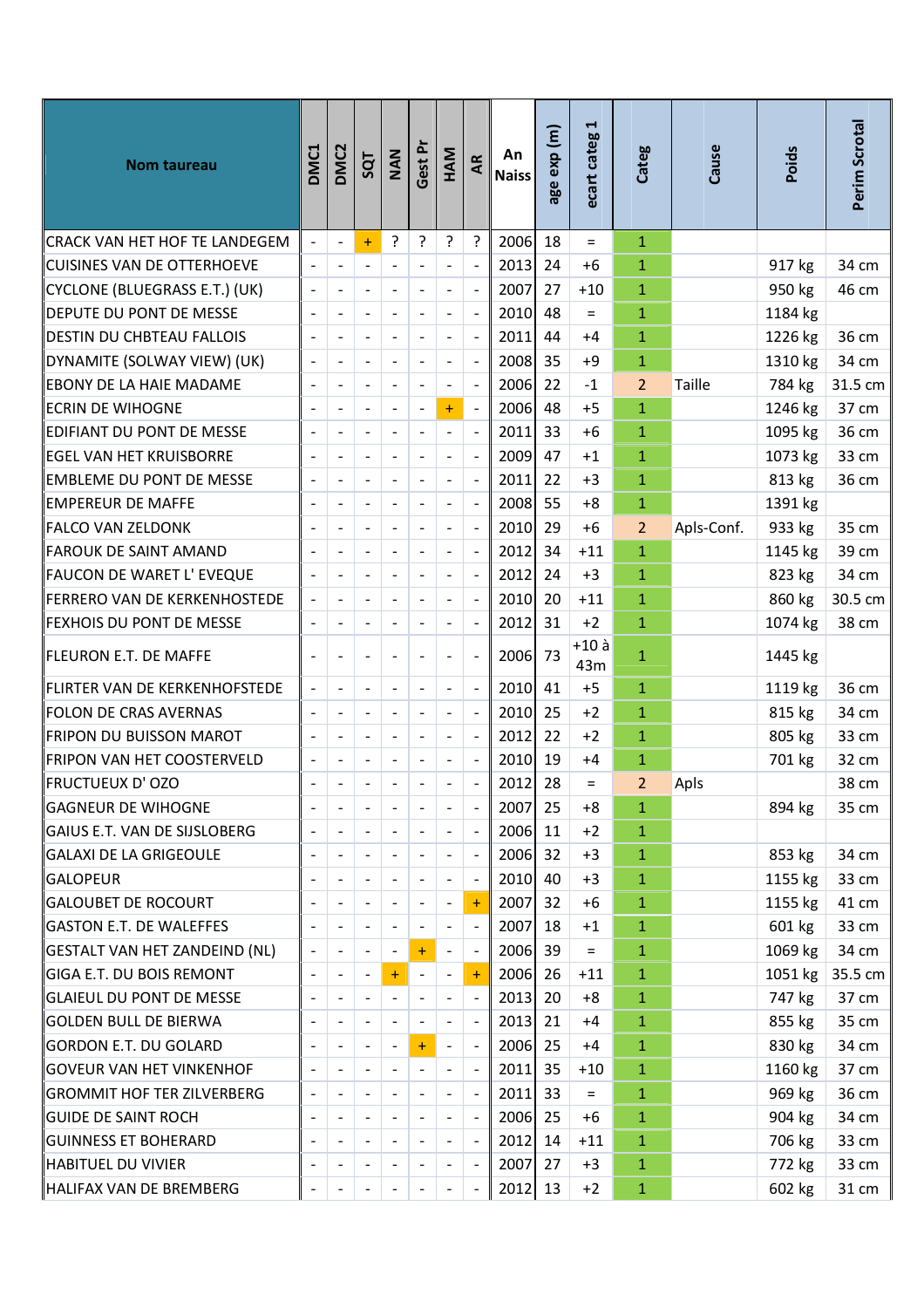| HANNIBAL VAN DE SCHOOLHOEVE<br>2013<br>21<br>850 kg<br>33 cm<br>$+14$<br>$\mathbf{1}$<br>$\overline{\phantom{a}}$<br>$\frac{1}{2}$<br>$\overline{\phantom{a}}$<br>$\overline{a}$<br>$\overline{\phantom{a}}$<br>$\overline{\phantom{a}}$<br>36<br>Taille<br>HARMONICA DU PACHIS LA MOTTE<br>$\overline{a}$<br>2010<br>$-2$<br>$\overline{2}$<br>1081 kg<br>32 cm<br>$\frac{1}{2}$<br>$\overline{a}$<br>$\overline{\phantom{a}}$<br>$\overline{a}$<br>$\blacksquare$<br>2012<br>28<br>$\mathbf{1}$<br>1002 kg<br>31 cm<br>HASHTAG VAN DE JORCHRISHOEVE<br>$+5$<br>$\overline{\phantom{a}}$<br>$\overline{a}$<br>$\overline{a}$<br>$\overline{a}$<br>$\overline{a}$<br>$\overline{\phantom{a}}$<br>2012<br>883 kg<br>33 cm<br>HAZARD VAN DE PANNEMEERS<br>$\ddot{\phantom{a}}$<br>24<br>$+5$<br>$\mathbf{1}$<br>$\blacksquare$<br>$\overline{\phantom{a}}$<br>$\qquad \qquad -$<br>$\overline{\phantom{a}}$<br>$\blacksquare$<br>$\overline{\phantom{a}}$<br>$\overline{a}$<br>36 cm<br>HERCULE DE MAHENNE<br>2008<br>36<br>$+3$<br>$\mathbf{1}$<br>1110 kg<br>$\overline{a}$<br>$\overline{a}$<br>2007<br>33 cm<br>HERITAGE DU COIN<br>$+$<br>24<br>$+1$<br>$\mathbf{1}$<br>833 kg<br>$\blacksquare$<br>$\blacksquare$<br>$\overline{a}$<br>$\qquad \qquad \blacksquare$<br>$\overline{\phantom{a}}$<br>2007<br>$\mathbf{1}$<br>704 kg<br>31 cm<br>HERMAN DE LA GRIGEOULE<br>22<br>$+2$<br>$\ddot{\phantom{a}}$<br>$\blacksquare$<br>$\overline{\phantom{a}}$<br>$\blacksquare$<br>$\overline{\phantom{a}}$<br>HEROIQUE DE L'ECLUSE<br>2007<br>$\overline{2}$<br>732 kg<br>34 cm<br>$\overline{a}$<br>22<br>Taille-Apls<br>$-1$<br>$\Box$<br>$\overline{\phantom{a}}$<br>$\overline{a}$<br>$\overline{a}$<br>$\overline{a}$<br>2013<br><b>HORACE DE HAUTE SOMME</b><br>$\overline{\phantom{a}}$<br>25<br>$+3$<br>$\mathbf{1}$<br>897 kg<br>34 cm<br>$\overline{a}$<br>$\qquad \qquad \blacksquare$<br>$\overline{a}$<br>29 cm<br>2013<br>$\mathbf{1}$<br>762 kg<br>HULK E.T. BALLINAKILL (IE)<br>$\overline{a}$<br>17<br>$+8$<br>$\overline{a}$<br>$\overline{a}$<br>$\overline{a}$<br>$\overline{\phantom{a}}$<br>$\overline{a}$<br>2006<br>28<br>$\mathbf{1}$<br><b>ICARE</b><br>$\overline{\phantom{a}}$<br>$+2$<br>930 kg<br>37 cm<br>$\blacksquare$<br>$\blacksquare$<br>$\overline{\phantom{a}}$<br>$\overline{\phantom{a}}$<br>$\overline{\phantom{a}}$<br><b>ICHOR DE SEPTON</b><br>31<br>$\mathbf{1}$<br>910 kg<br>36 cm<br>$\overline{a}$<br>2006<br>$+1$<br>$\overline{a}$<br>$\overline{a}$<br>2013<br>798 kg<br>35 cm<br><b>IDEFIX VAN TERBECK</b><br>$\overline{a}$<br>21<br>1<br>$+3$<br>$\blacksquare$<br>$\overline{a}$<br>$\overline{\phantom{a}}$<br>$\blacksquare$<br>$\overline{\phantom{a}}$<br>$\overline{a}$<br>IF DE GLIMES<br>2008<br>35<br>$\mathbf{1}$<br>937 kg<br>34 cm<br>$=$<br>2006<br><b>IGLOO DU RONCHY</b><br>20<br>$\mathbf{1}$<br>710 kg<br>$\overline{\phantom{a}}$<br>+4<br>$\frac{1}{2}$<br>$\overline{a}$<br>$\qquad \qquad \blacksquare$<br>$\overline{\phantom{a}}$<br>2013<br>31 cm<br><b>IGOR VAN HET VINKENHOF</b><br>$\overline{a}$<br>18<br>$+8$<br>$\mathbf{1}$<br>774 kg<br>$\blacksquare$<br>$\overline{\phantom{a}}$<br>$\overline{\phantom{0}}$<br>IGUANE DE LA GRIGEOULE<br>2008<br>$\mathbf{1}$<br>611 kg<br>31.5 cm<br>$\overline{a}$<br>17<br>$+2$<br>$\blacksquare$<br>$\overline{a}$<br>$\overline{\phantom{a}}$<br>$\qquad \qquad \blacksquare$<br>$\blacksquare$<br>2008<br>$\mathbf{1}$<br>IGUANODON DU BOIS REMONT<br>27<br>$+9$<br>916 kg<br>34 cm<br>$\overline{\phantom{a}}$<br>$\qquad \qquad \blacksquare$<br>$\overline{a}$<br>$\overline{a}$<br>$\overline{a}$<br>$\overline{\phantom{a}}$<br>2006<br>$\overline{2}$<br>Conf.<br>ILLEGAL DE WARNACH<br>19<br>$+9$<br>$\overline{a}$<br>$\overline{a}$<br>$\overline{a}$<br>$\blacksquare$<br>$\overline{a}$<br>ILLICO DE RENVAL<br>2006<br>23<br>2<br>Apls<br>938 kg<br>35 cm<br>$\ddot{}$<br>$+10$<br>$\blacksquare$<br>$\overline{a}$<br>$\blacksquare$<br>$\overline{\phantom{a}}$<br>L,<br>?<br>5.<br>?<br>$\overline{1}$<br>?<br>2006<br>18<br>IMBU DE LA GRANDE ROSE<br>$+2$<br>$\ddot{}$<br>$\overline{a}$ |
|-----------------------------------------------------------------------------------------------------------------------------------------------------------------------------------------------------------------------------------------------------------------------------------------------------------------------------------------------------------------------------------------------------------------------------------------------------------------------------------------------------------------------------------------------------------------------------------------------------------------------------------------------------------------------------------------------------------------------------------------------------------------------------------------------------------------------------------------------------------------------------------------------------------------------------------------------------------------------------------------------------------------------------------------------------------------------------------------------------------------------------------------------------------------------------------------------------------------------------------------------------------------------------------------------------------------------------------------------------------------------------------------------------------------------------------------------------------------------------------------------------------------------------------------------------------------------------------------------------------------------------------------------------------------------------------------------------------------------------------------------------------------------------------------------------------------------------------------------------------------------------------------------------------------------------------------------------------------------------------------------------------------------------------------------------------------------------------------------------------------------------------------------------------------------------------------------------------------------------------------------------------------------------------------------------------------------------------------------------------------------------------------------------------------------------------------------------------------------------------------------------------------------------------------------------------------------------------------------------------------------------------------------------------------------------------------------------------------------------------------------------------------------------------------------------------------------------------------------------------------------------------------------------------------------------------------------------------------------------------------------------------------------------------------------------------------------------------------------------------------------------------------------------------------------------------------------------------------------------------------------------------------------------------------------------------------------------------------------------------------------------------------------------------------------------------------------------------------------------------------------------------------------------------------------------------------------------------------------------------------------------------------------------------------------------------------------------------------------------------------------------------------------------------------------------------------------------------------------------------------------------------------------------------------------------------------------------------------------------------------------------------------------------------------------------------------------------------------------------------------------------------------|
|                                                                                                                                                                                                                                                                                                                                                                                                                                                                                                                                                                                                                                                                                                                                                                                                                                                                                                                                                                                                                                                                                                                                                                                                                                                                                                                                                                                                                                                                                                                                                                                                                                                                                                                                                                                                                                                                                                                                                                                                                                                                                                                                                                                                                                                                                                                                                                                                                                                                                                                                                                                                                                                                                                                                                                                                                                                                                                                                                                                                                                                                                                                                                                                                                                                                                                                                                                                                                                                                                                                                                                                                                                                                                                                                                                                                                                                                                                                                                                                                                                                                                                                                         |
|                                                                                                                                                                                                                                                                                                                                                                                                                                                                                                                                                                                                                                                                                                                                                                                                                                                                                                                                                                                                                                                                                                                                                                                                                                                                                                                                                                                                                                                                                                                                                                                                                                                                                                                                                                                                                                                                                                                                                                                                                                                                                                                                                                                                                                                                                                                                                                                                                                                                                                                                                                                                                                                                                                                                                                                                                                                                                                                                                                                                                                                                                                                                                                                                                                                                                                                                                                                                                                                                                                                                                                                                                                                                                                                                                                                                                                                                                                                                                                                                                                                                                                                                         |
|                                                                                                                                                                                                                                                                                                                                                                                                                                                                                                                                                                                                                                                                                                                                                                                                                                                                                                                                                                                                                                                                                                                                                                                                                                                                                                                                                                                                                                                                                                                                                                                                                                                                                                                                                                                                                                                                                                                                                                                                                                                                                                                                                                                                                                                                                                                                                                                                                                                                                                                                                                                                                                                                                                                                                                                                                                                                                                                                                                                                                                                                                                                                                                                                                                                                                                                                                                                                                                                                                                                                                                                                                                                                                                                                                                                                                                                                                                                                                                                                                                                                                                                                         |
|                                                                                                                                                                                                                                                                                                                                                                                                                                                                                                                                                                                                                                                                                                                                                                                                                                                                                                                                                                                                                                                                                                                                                                                                                                                                                                                                                                                                                                                                                                                                                                                                                                                                                                                                                                                                                                                                                                                                                                                                                                                                                                                                                                                                                                                                                                                                                                                                                                                                                                                                                                                                                                                                                                                                                                                                                                                                                                                                                                                                                                                                                                                                                                                                                                                                                                                                                                                                                                                                                                                                                                                                                                                                                                                                                                                                                                                                                                                                                                                                                                                                                                                                         |
|                                                                                                                                                                                                                                                                                                                                                                                                                                                                                                                                                                                                                                                                                                                                                                                                                                                                                                                                                                                                                                                                                                                                                                                                                                                                                                                                                                                                                                                                                                                                                                                                                                                                                                                                                                                                                                                                                                                                                                                                                                                                                                                                                                                                                                                                                                                                                                                                                                                                                                                                                                                                                                                                                                                                                                                                                                                                                                                                                                                                                                                                                                                                                                                                                                                                                                                                                                                                                                                                                                                                                                                                                                                                                                                                                                                                                                                                                                                                                                                                                                                                                                                                         |
|                                                                                                                                                                                                                                                                                                                                                                                                                                                                                                                                                                                                                                                                                                                                                                                                                                                                                                                                                                                                                                                                                                                                                                                                                                                                                                                                                                                                                                                                                                                                                                                                                                                                                                                                                                                                                                                                                                                                                                                                                                                                                                                                                                                                                                                                                                                                                                                                                                                                                                                                                                                                                                                                                                                                                                                                                                                                                                                                                                                                                                                                                                                                                                                                                                                                                                                                                                                                                                                                                                                                                                                                                                                                                                                                                                                                                                                                                                                                                                                                                                                                                                                                         |
|                                                                                                                                                                                                                                                                                                                                                                                                                                                                                                                                                                                                                                                                                                                                                                                                                                                                                                                                                                                                                                                                                                                                                                                                                                                                                                                                                                                                                                                                                                                                                                                                                                                                                                                                                                                                                                                                                                                                                                                                                                                                                                                                                                                                                                                                                                                                                                                                                                                                                                                                                                                                                                                                                                                                                                                                                                                                                                                                                                                                                                                                                                                                                                                                                                                                                                                                                                                                                                                                                                                                                                                                                                                                                                                                                                                                                                                                                                                                                                                                                                                                                                                                         |
|                                                                                                                                                                                                                                                                                                                                                                                                                                                                                                                                                                                                                                                                                                                                                                                                                                                                                                                                                                                                                                                                                                                                                                                                                                                                                                                                                                                                                                                                                                                                                                                                                                                                                                                                                                                                                                                                                                                                                                                                                                                                                                                                                                                                                                                                                                                                                                                                                                                                                                                                                                                                                                                                                                                                                                                                                                                                                                                                                                                                                                                                                                                                                                                                                                                                                                                                                                                                                                                                                                                                                                                                                                                                                                                                                                                                                                                                                                                                                                                                                                                                                                                                         |
|                                                                                                                                                                                                                                                                                                                                                                                                                                                                                                                                                                                                                                                                                                                                                                                                                                                                                                                                                                                                                                                                                                                                                                                                                                                                                                                                                                                                                                                                                                                                                                                                                                                                                                                                                                                                                                                                                                                                                                                                                                                                                                                                                                                                                                                                                                                                                                                                                                                                                                                                                                                                                                                                                                                                                                                                                                                                                                                                                                                                                                                                                                                                                                                                                                                                                                                                                                                                                                                                                                                                                                                                                                                                                                                                                                                                                                                                                                                                                                                                                                                                                                                                         |
|                                                                                                                                                                                                                                                                                                                                                                                                                                                                                                                                                                                                                                                                                                                                                                                                                                                                                                                                                                                                                                                                                                                                                                                                                                                                                                                                                                                                                                                                                                                                                                                                                                                                                                                                                                                                                                                                                                                                                                                                                                                                                                                                                                                                                                                                                                                                                                                                                                                                                                                                                                                                                                                                                                                                                                                                                                                                                                                                                                                                                                                                                                                                                                                                                                                                                                                                                                                                                                                                                                                                                                                                                                                                                                                                                                                                                                                                                                                                                                                                                                                                                                                                         |
|                                                                                                                                                                                                                                                                                                                                                                                                                                                                                                                                                                                                                                                                                                                                                                                                                                                                                                                                                                                                                                                                                                                                                                                                                                                                                                                                                                                                                                                                                                                                                                                                                                                                                                                                                                                                                                                                                                                                                                                                                                                                                                                                                                                                                                                                                                                                                                                                                                                                                                                                                                                                                                                                                                                                                                                                                                                                                                                                                                                                                                                                                                                                                                                                                                                                                                                                                                                                                                                                                                                                                                                                                                                                                                                                                                                                                                                                                                                                                                                                                                                                                                                                         |
|                                                                                                                                                                                                                                                                                                                                                                                                                                                                                                                                                                                                                                                                                                                                                                                                                                                                                                                                                                                                                                                                                                                                                                                                                                                                                                                                                                                                                                                                                                                                                                                                                                                                                                                                                                                                                                                                                                                                                                                                                                                                                                                                                                                                                                                                                                                                                                                                                                                                                                                                                                                                                                                                                                                                                                                                                                                                                                                                                                                                                                                                                                                                                                                                                                                                                                                                                                                                                                                                                                                                                                                                                                                                                                                                                                                                                                                                                                                                                                                                                                                                                                                                         |
|                                                                                                                                                                                                                                                                                                                                                                                                                                                                                                                                                                                                                                                                                                                                                                                                                                                                                                                                                                                                                                                                                                                                                                                                                                                                                                                                                                                                                                                                                                                                                                                                                                                                                                                                                                                                                                                                                                                                                                                                                                                                                                                                                                                                                                                                                                                                                                                                                                                                                                                                                                                                                                                                                                                                                                                                                                                                                                                                                                                                                                                                                                                                                                                                                                                                                                                                                                                                                                                                                                                                                                                                                                                                                                                                                                                                                                                                                                                                                                                                                                                                                                                                         |
|                                                                                                                                                                                                                                                                                                                                                                                                                                                                                                                                                                                                                                                                                                                                                                                                                                                                                                                                                                                                                                                                                                                                                                                                                                                                                                                                                                                                                                                                                                                                                                                                                                                                                                                                                                                                                                                                                                                                                                                                                                                                                                                                                                                                                                                                                                                                                                                                                                                                                                                                                                                                                                                                                                                                                                                                                                                                                                                                                                                                                                                                                                                                                                                                                                                                                                                                                                                                                                                                                                                                                                                                                                                                                                                                                                                                                                                                                                                                                                                                                                                                                                                                         |
|                                                                                                                                                                                                                                                                                                                                                                                                                                                                                                                                                                                                                                                                                                                                                                                                                                                                                                                                                                                                                                                                                                                                                                                                                                                                                                                                                                                                                                                                                                                                                                                                                                                                                                                                                                                                                                                                                                                                                                                                                                                                                                                                                                                                                                                                                                                                                                                                                                                                                                                                                                                                                                                                                                                                                                                                                                                                                                                                                                                                                                                                                                                                                                                                                                                                                                                                                                                                                                                                                                                                                                                                                                                                                                                                                                                                                                                                                                                                                                                                                                                                                                                                         |
|                                                                                                                                                                                                                                                                                                                                                                                                                                                                                                                                                                                                                                                                                                                                                                                                                                                                                                                                                                                                                                                                                                                                                                                                                                                                                                                                                                                                                                                                                                                                                                                                                                                                                                                                                                                                                                                                                                                                                                                                                                                                                                                                                                                                                                                                                                                                                                                                                                                                                                                                                                                                                                                                                                                                                                                                                                                                                                                                                                                                                                                                                                                                                                                                                                                                                                                                                                                                                                                                                                                                                                                                                                                                                                                                                                                                                                                                                                                                                                                                                                                                                                                                         |
|                                                                                                                                                                                                                                                                                                                                                                                                                                                                                                                                                                                                                                                                                                                                                                                                                                                                                                                                                                                                                                                                                                                                                                                                                                                                                                                                                                                                                                                                                                                                                                                                                                                                                                                                                                                                                                                                                                                                                                                                                                                                                                                                                                                                                                                                                                                                                                                                                                                                                                                                                                                                                                                                                                                                                                                                                                                                                                                                                                                                                                                                                                                                                                                                                                                                                                                                                                                                                                                                                                                                                                                                                                                                                                                                                                                                                                                                                                                                                                                                                                                                                                                                         |
|                                                                                                                                                                                                                                                                                                                                                                                                                                                                                                                                                                                                                                                                                                                                                                                                                                                                                                                                                                                                                                                                                                                                                                                                                                                                                                                                                                                                                                                                                                                                                                                                                                                                                                                                                                                                                                                                                                                                                                                                                                                                                                                                                                                                                                                                                                                                                                                                                                                                                                                                                                                                                                                                                                                                                                                                                                                                                                                                                                                                                                                                                                                                                                                                                                                                                                                                                                                                                                                                                                                                                                                                                                                                                                                                                                                                                                                                                                                                                                                                                                                                                                                                         |
|                                                                                                                                                                                                                                                                                                                                                                                                                                                                                                                                                                                                                                                                                                                                                                                                                                                                                                                                                                                                                                                                                                                                                                                                                                                                                                                                                                                                                                                                                                                                                                                                                                                                                                                                                                                                                                                                                                                                                                                                                                                                                                                                                                                                                                                                                                                                                                                                                                                                                                                                                                                                                                                                                                                                                                                                                                                                                                                                                                                                                                                                                                                                                                                                                                                                                                                                                                                                                                                                                                                                                                                                                                                                                                                                                                                                                                                                                                                                                                                                                                                                                                                                         |
|                                                                                                                                                                                                                                                                                                                                                                                                                                                                                                                                                                                                                                                                                                                                                                                                                                                                                                                                                                                                                                                                                                                                                                                                                                                                                                                                                                                                                                                                                                                                                                                                                                                                                                                                                                                                                                                                                                                                                                                                                                                                                                                                                                                                                                                                                                                                                                                                                                                                                                                                                                                                                                                                                                                                                                                                                                                                                                                                                                                                                                                                                                                                                                                                                                                                                                                                                                                                                                                                                                                                                                                                                                                                                                                                                                                                                                                                                                                                                                                                                                                                                                                                         |
|                                                                                                                                                                                                                                                                                                                                                                                                                                                                                                                                                                                                                                                                                                                                                                                                                                                                                                                                                                                                                                                                                                                                                                                                                                                                                                                                                                                                                                                                                                                                                                                                                                                                                                                                                                                                                                                                                                                                                                                                                                                                                                                                                                                                                                                                                                                                                                                                                                                                                                                                                                                                                                                                                                                                                                                                                                                                                                                                                                                                                                                                                                                                                                                                                                                                                                                                                                                                                                                                                                                                                                                                                                                                                                                                                                                                                                                                                                                                                                                                                                                                                                                                         |
| IMBU DE ROUPAGE<br>2006<br>25<br>$\overline{2}$<br>810 kg<br>$\overline{\phantom{a}}$<br>$+3$<br>Apls<br>$\overline{\phantom{a}}$<br>$\blacksquare$<br>$\qquad \qquad \blacksquare$<br>$\overline{\phantom{a}}$<br>$\overline{\phantom{a}}$                                                                                                                                                                                                                                                                                                                                                                                                                                                                                                                                                                                                                                                                                                                                                                                                                                                                                                                                                                                                                                                                                                                                                                                                                                                                                                                                                                                                                                                                                                                                                                                                                                                                                                                                                                                                                                                                                                                                                                                                                                                                                                                                                                                                                                                                                                                                                                                                                                                                                                                                                                                                                                                                                                                                                                                                                                                                                                                                                                                                                                                                                                                                                                                                                                                                                                                                                                                                                                                                                                                                                                                                                                                                                                                                                                                                                                                                                             |
| $\overline{a}$<br>IMMENSE D'YVOIR<br>2009<br>17<br>$\mathbf{1}$<br>768 kg<br>$+12$<br>34 cm                                                                                                                                                                                                                                                                                                                                                                                                                                                                                                                                                                                                                                                                                                                                                                                                                                                                                                                                                                                                                                                                                                                                                                                                                                                                                                                                                                                                                                                                                                                                                                                                                                                                                                                                                                                                                                                                                                                                                                                                                                                                                                                                                                                                                                                                                                                                                                                                                                                                                                                                                                                                                                                                                                                                                                                                                                                                                                                                                                                                                                                                                                                                                                                                                                                                                                                                                                                                                                                                                                                                                                                                                                                                                                                                                                                                                                                                                                                                                                                                                                             |
| 2006<br>30<br><b>IMPAIR DE WY</b><br>842 kg<br>32 cm<br>Ŧ<br>2<br>Apls<br>$=$                                                                                                                                                                                                                                                                                                                                                                                                                                                                                                                                                                                                                                                                                                                                                                                                                                                                                                                                                                                                                                                                                                                                                                                                                                                                                                                                                                                                                                                                                                                                                                                                                                                                                                                                                                                                                                                                                                                                                                                                                                                                                                                                                                                                                                                                                                                                                                                                                                                                                                                                                                                                                                                                                                                                                                                                                                                                                                                                                                                                                                                                                                                                                                                                                                                                                                                                                                                                                                                                                                                                                                                                                                                                                                                                                                                                                                                                                                                                                                                                                                                           |
| 2006 26<br>924 kg<br> IMPARTIAL D' IZIER<br>37 cm<br>$\blacksquare$<br>+6<br>1<br>$\overline{\phantom{a}}$                                                                                                                                                                                                                                                                                                                                                                                                                                                                                                                                                                                                                                                                                                                                                                                                                                                                                                                                                                                                                                                                                                                                                                                                                                                                                                                                                                                                                                                                                                                                                                                                                                                                                                                                                                                                                                                                                                                                                                                                                                                                                                                                                                                                                                                                                                                                                                                                                                                                                                                                                                                                                                                                                                                                                                                                                                                                                                                                                                                                                                                                                                                                                                                                                                                                                                                                                                                                                                                                                                                                                                                                                                                                                                                                                                                                                                                                                                                                                                                                                              |
| IMPERIAL DE L'ECLUSE<br>2008<br>62<br>$\mathbf{1}$<br>1378 kg<br>$\overline{\phantom{a}}$<br>$+5$<br>$\overline{\phantom{a}}$<br>$\blacksquare$<br>$\blacksquare$                                                                                                                                                                                                                                                                                                                                                                                                                                                                                                                                                                                                                                                                                                                                                                                                                                                                                                                                                                                                                                                                                                                                                                                                                                                                                                                                                                                                                                                                                                                                                                                                                                                                                                                                                                                                                                                                                                                                                                                                                                                                                                                                                                                                                                                                                                                                                                                                                                                                                                                                                                                                                                                                                                                                                                                                                                                                                                                                                                                                                                                                                                                                                                                                                                                                                                                                                                                                                                                                                                                                                                                                                                                                                                                                                                                                                                                                                                                                                                       |
| IMPORTANT DE LA HASSE<br>2006<br>28<br>$\mathbf{1}$<br>924 kg<br>37 cm<br>$+8$<br>$\ddot{}$<br>$\overline{\phantom{a}}$<br>$\qquad \qquad \blacksquare$                                                                                                                                                                                                                                                                                                                                                                                                                                                                                                                                                                                                                                                                                                                                                                                                                                                                                                                                                                                                                                                                                                                                                                                                                                                                                                                                                                                                                                                                                                                                                                                                                                                                                                                                                                                                                                                                                                                                                                                                                                                                                                                                                                                                                                                                                                                                                                                                                                                                                                                                                                                                                                                                                                                                                                                                                                                                                                                                                                                                                                                                                                                                                                                                                                                                                                                                                                                                                                                                                                                                                                                                                                                                                                                                                                                                                                                                                                                                                                                 |
| 795 kg<br>34 cm<br>IMPOSABLE DE L'ECLUSE<br>2008<br>23<br>$\mathbf{1}$<br>$\blacksquare$<br>$=$                                                                                                                                                                                                                                                                                                                                                                                                                                                                                                                                                                                                                                                                                                                                                                                                                                                                                                                                                                                                                                                                                                                                                                                                                                                                                                                                                                                                                                                                                                                                                                                                                                                                                                                                                                                                                                                                                                                                                                                                                                                                                                                                                                                                                                                                                                                                                                                                                                                                                                                                                                                                                                                                                                                                                                                                                                                                                                                                                                                                                                                                                                                                                                                                                                                                                                                                                                                                                                                                                                                                                                                                                                                                                                                                                                                                                                                                                                                                                                                                                                         |
| IMPREVU DES HAYONS<br>2006<br>61<br>$+2$<br>$\mathbf{1}$<br>1295 kg<br>$\overline{\phantom{a}}$<br>$\overline{\phantom{a}}$<br>$\qquad \qquad \blacksquare$                                                                                                                                                                                                                                                                                                                                                                                                                                                                                                                                                                                                                                                                                                                                                                                                                                                                                                                                                                                                                                                                                                                                                                                                                                                                                                                                                                                                                                                                                                                                                                                                                                                                                                                                                                                                                                                                                                                                                                                                                                                                                                                                                                                                                                                                                                                                                                                                                                                                                                                                                                                                                                                                                                                                                                                                                                                                                                                                                                                                                                                                                                                                                                                                                                                                                                                                                                                                                                                                                                                                                                                                                                                                                                                                                                                                                                                                                                                                                                             |
| INCA DE JOURNAL<br>2006<br>$\mathbf{1}$<br>22<br>$+2$<br>$\blacksquare$<br>$\overline{a}$                                                                                                                                                                                                                                                                                                                                                                                                                                                                                                                                                                                                                                                                                                                                                                                                                                                                                                                                                                                                                                                                                                                                                                                                                                                                                                                                                                                                                                                                                                                                                                                                                                                                                                                                                                                                                                                                                                                                                                                                                                                                                                                                                                                                                                                                                                                                                                                                                                                                                                                                                                                                                                                                                                                                                                                                                                                                                                                                                                                                                                                                                                                                                                                                                                                                                                                                                                                                                                                                                                                                                                                                                                                                                                                                                                                                                                                                                                                                                                                                                                               |
| <b>IPON DES PEUPLIERS</b><br>2006<br>22<br>$\mathbf{1}$<br>$+4$<br>$\ddot{}$<br>$\overline{\phantom{a}}$<br>$\overline{a}$<br>$\qquad \qquad \blacksquare$                                                                                                                                                                                                                                                                                                                                                                                                                                                                                                                                                                                                                                                                                                                                                                                                                                                                                                                                                                                                                                                                                                                                                                                                                                                                                                                                                                                                                                                                                                                                                                                                                                                                                                                                                                                                                                                                                                                                                                                                                                                                                                                                                                                                                                                                                                                                                                                                                                                                                                                                                                                                                                                                                                                                                                                                                                                                                                                                                                                                                                                                                                                                                                                                                                                                                                                                                                                                                                                                                                                                                                                                                                                                                                                                                                                                                                                                                                                                                                              |
| JACKPOT E.T. TER REYBROECK<br>2006 25<br>$\mathbf{1}$<br>912 kg<br>35.5 cm<br>$+9$<br>$\overline{\phantom{a}}$                                                                                                                                                                                                                                                                                                                                                                                                                                                                                                                                                                                                                                                                                                                                                                                                                                                                                                                                                                                                                                                                                                                                                                                                                                                                                                                                                                                                                                                                                                                                                                                                                                                                                                                                                                                                                                                                                                                                                                                                                                                                                                                                                                                                                                                                                                                                                                                                                                                                                                                                                                                                                                                                                                                                                                                                                                                                                                                                                                                                                                                                                                                                                                                                                                                                                                                                                                                                                                                                                                                                                                                                                                                                                                                                                                                                                                                                                                                                                                                                                          |
| JALON DE MARTINPRE<br>2006<br>$\mathbf{1}$<br>891 kg<br>$\ddot{}$<br>-26<br>$\blacksquare$<br>$+7$<br>$\overline{a}$<br>$\overline{a}$                                                                                                                                                                                                                                                                                                                                                                                                                                                                                                                                                                                                                                                                                                                                                                                                                                                                                                                                                                                                                                                                                                                                                                                                                                                                                                                                                                                                                                                                                                                                                                                                                                                                                                                                                                                                                                                                                                                                                                                                                                                                                                                                                                                                                                                                                                                                                                                                                                                                                                                                                                                                                                                                                                                                                                                                                                                                                                                                                                                                                                                                                                                                                                                                                                                                                                                                                                                                                                                                                                                                                                                                                                                                                                                                                                                                                                                                                                                                                                                                  |
| JALOUX D'OFFIGNIES<br>2006 31<br>Apls<br>972 kg<br>35 cm<br>$+8$<br>$\overline{2}$<br>$\overline{\phantom{a}}$                                                                                                                                                                                                                                                                                                                                                                                                                                                                                                                                                                                                                                                                                                                                                                                                                                                                                                                                                                                                                                                                                                                                                                                                                                                                                                                                                                                                                                                                                                                                                                                                                                                                                                                                                                                                                                                                                                                                                                                                                                                                                                                                                                                                                                                                                                                                                                                                                                                                                                                                                                                                                                                                                                                                                                                                                                                                                                                                                                                                                                                                                                                                                                                                                                                                                                                                                                                                                                                                                                                                                                                                                                                                                                                                                                                                                                                                                                                                                                                                                          |
| 32 cm<br>JAMES DE JOURNAL<br>2007<br>970 kg<br>33<br>$+3$<br>$\mathbf{1}$<br>$\blacksquare$<br>$\qquad \qquad \blacksquare$<br>$\overline{a}$                                                                                                                                                                                                                                                                                                                                                                                                                                                                                                                                                                                                                                                                                                                                                                                                                                                                                                                                                                                                                                                                                                                                                                                                                                                                                                                                                                                                                                                                                                                                                                                                                                                                                                                                                                                                                                                                                                                                                                                                                                                                                                                                                                                                                                                                                                                                                                                                                                                                                                                                                                                                                                                                                                                                                                                                                                                                                                                                                                                                                                                                                                                                                                                                                                                                                                                                                                                                                                                                                                                                                                                                                                                                                                                                                                                                                                                                                                                                                                                           |
| JAPON DE LA HASSE<br>2007<br>32<br>894 kg<br>31 cm<br>$+1$<br>$\mathbf{1}$<br>$\overline{\phantom{a}}$<br>$\qquad \qquad \blacksquare$<br>$\qquad \qquad \blacksquare$                                                                                                                                                                                                                                                                                                                                                                                                                                                                                                                                                                                                                                                                                                                                                                                                                                                                                                                                                                                                                                                                                                                                                                                                                                                                                                                                                                                                                                                                                                                                                                                                                                                                                                                                                                                                                                                                                                                                                                                                                                                                                                                                                                                                                                                                                                                                                                                                                                                                                                                                                                                                                                                                                                                                                                                                                                                                                                                                                                                                                                                                                                                                                                                                                                                                                                                                                                                                                                                                                                                                                                                                                                                                                                                                                                                                                                                                                                                                                                  |
| 35 cm<br>JASPER D' HERBUCHENNE<br>2011<br>40<br>$\mathbf{1}$<br>1170 kg<br>$+5$<br>$\overline{\phantom{a}}$                                                                                                                                                                                                                                                                                                                                                                                                                                                                                                                                                                                                                                                                                                                                                                                                                                                                                                                                                                                                                                                                                                                                                                                                                                                                                                                                                                                                                                                                                                                                                                                                                                                                                                                                                                                                                                                                                                                                                                                                                                                                                                                                                                                                                                                                                                                                                                                                                                                                                                                                                                                                                                                                                                                                                                                                                                                                                                                                                                                                                                                                                                                                                                                                                                                                                                                                                                                                                                                                                                                                                                                                                                                                                                                                                                                                                                                                                                                                                                                                                             |
| ?<br>ŗ<br>?<br>?<br>?<br>ŗ<br>30 cm<br>JAUNE DE REMICHAMPAGNE<br>?<br>2007<br>Apls<br>650 kg<br>21<br>$\overline{2}$<br>$=$                                                                                                                                                                                                                                                                                                                                                                                                                                                                                                                                                                                                                                                                                                                                                                                                                                                                                                                                                                                                                                                                                                                                                                                                                                                                                                                                                                                                                                                                                                                                                                                                                                                                                                                                                                                                                                                                                                                                                                                                                                                                                                                                                                                                                                                                                                                                                                                                                                                                                                                                                                                                                                                                                                                                                                                                                                                                                                                                                                                                                                                                                                                                                                                                                                                                                                                                                                                                                                                                                                                                                                                                                                                                                                                                                                                                                                                                                                                                                                                                             |
| 924 kg<br>36 cm<br>JAVANAIS DE ROCOURT<br>2010 18<br>$\mathbf{1}$<br>$+10$<br>$\blacksquare$                                                                                                                                                                                                                                                                                                                                                                                                                                                                                                                                                                                                                                                                                                                                                                                                                                                                                                                                                                                                                                                                                                                                                                                                                                                                                                                                                                                                                                                                                                                                                                                                                                                                                                                                                                                                                                                                                                                                                                                                                                                                                                                                                                                                                                                                                                                                                                                                                                                                                                                                                                                                                                                                                                                                                                                                                                                                                                                                                                                                                                                                                                                                                                                                                                                                                                                                                                                                                                                                                                                                                                                                                                                                                                                                                                                                                                                                                                                                                                                                                                            |
| 30 cm<br><b>JESSE DE LA BASSEE</b><br>2006 23<br>822 kg<br>$+7$<br>$\mathbf{1}$<br>$\blacksquare$                                                                                                                                                                                                                                                                                                                                                                                                                                                                                                                                                                                                                                                                                                                                                                                                                                                                                                                                                                                                                                                                                                                                                                                                                                                                                                                                                                                                                                                                                                                                                                                                                                                                                                                                                                                                                                                                                                                                                                                                                                                                                                                                                                                                                                                                                                                                                                                                                                                                                                                                                                                                                                                                                                                                                                                                                                                                                                                                                                                                                                                                                                                                                                                                                                                                                                                                                                                                                                                                                                                                                                                                                                                                                                                                                                                                                                                                                                                                                                                                                                       |
| JET-SET DE L'ECLUSE<br>31 cm<br>$2009$ 14<br>$\mathbf{1}$<br>564 kg<br>$=$<br>$\overline{\phantom{a}}$                                                                                                                                                                                                                                                                                                                                                                                                                                                                                                                                                                                                                                                                                                                                                                                                                                                                                                                                                                                                                                                                                                                                                                                                                                                                                                                                                                                                                                                                                                                                                                                                                                                                                                                                                                                                                                                                                                                                                                                                                                                                                                                                                                                                                                                                                                                                                                                                                                                                                                                                                                                                                                                                                                                                                                                                                                                                                                                                                                                                                                                                                                                                                                                                                                                                                                                                                                                                                                                                                                                                                                                                                                                                                                                                                                                                                                                                                                                                                                                                                                  |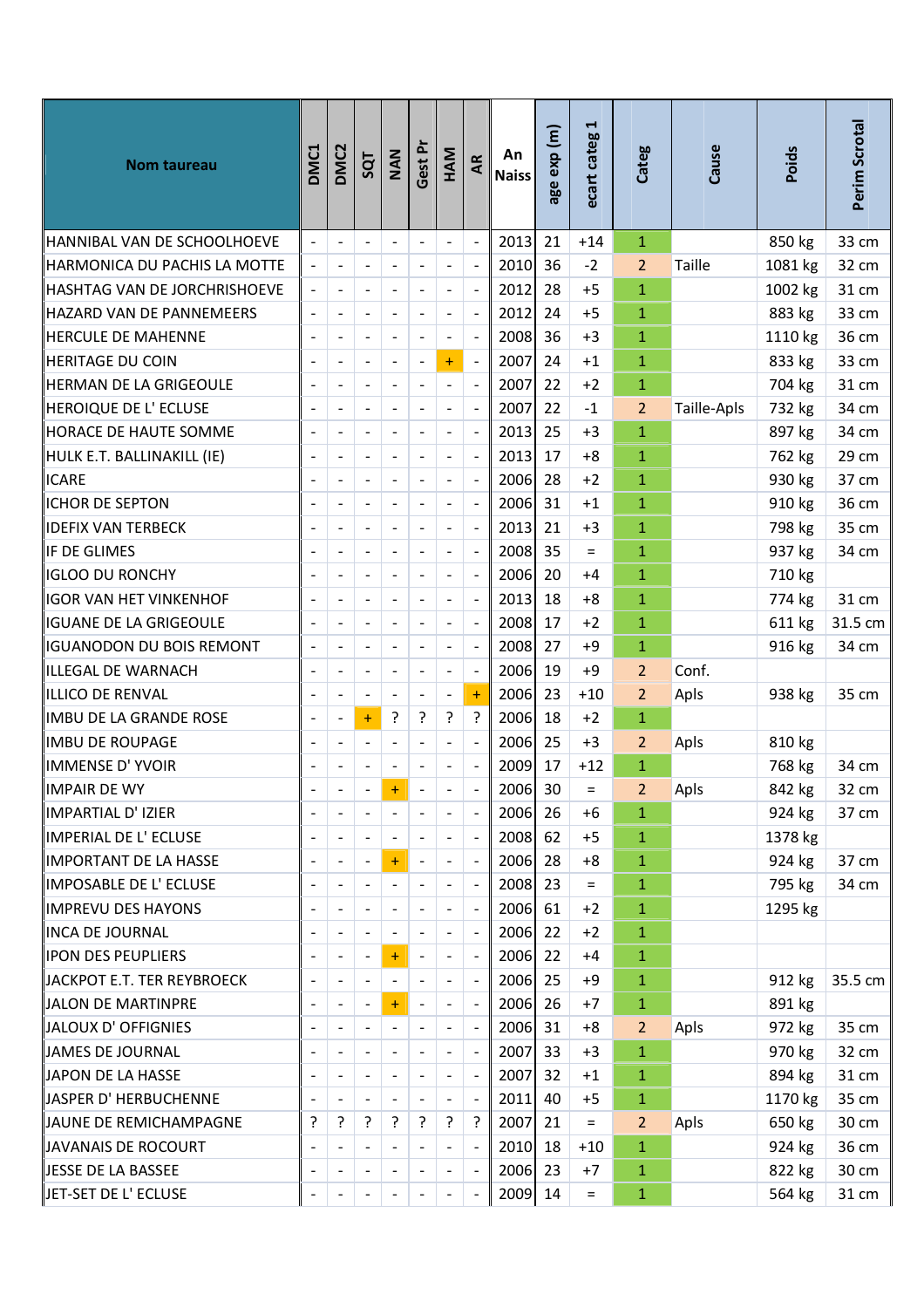| Nom taureau                 | DMC1                     | <b>DMC2</b>                  | 5QT                      | NAN                      | Gest Pr                  | HAM                      | AR                       | An<br><b>Naiss</b> | age exp (m) | ⊣<br>ecart categ | Categ          | Cause         | Poids   | Perim Scrotal |
|-----------------------------|--------------------------|------------------------------|--------------------------|--------------------------|--------------------------|--------------------------|--------------------------|--------------------|-------------|------------------|----------------|---------------|---------|---------------|
| JOHNNY DE BERTRIX           |                          | $\overline{a}$               | $\blacksquare$           | $\overline{\phantom{a}}$ | $\overline{a}$           | $\overline{\phantom{a}}$ | $\blacksquare$           | 2007               | 31          | $+4$             | $\mathbf{1}$   |               | 1005 kg | 38 cm         |
| <b>JOKER DE FOOZ</b>        |                          | $\overline{a}$               |                          | $\overline{\phantom{a}}$ | $\overline{a}$           | $\frac{1}{2}$            | $\overline{\phantom{a}}$ | 2007               | 33          | $=$              | 1              |               | 985 kg  | 35 cm         |
| JONAS DE L'ORANGERIE        |                          | $\qquad \qquad \blacksquare$ |                          | $\overline{a}$           |                          | -                        | $\overline{a}$           | 2006               | 31          | $-1$             | $\overline{2}$ | Taille        | 963 kg  | 34 cm         |
| JORDAN DE MIANOYE           |                          | $\overline{\phantom{a}}$     |                          | $\ddot{}$                | $\overline{a}$           | $\blacksquare$           | $\bar{\mathbb{Z}}$       | 2006               | 36          | $-1$             | $\overline{2}$ | <b>Taille</b> | 1050 kg | 38 cm         |
| JOSHUA DE BAILLONVILLE      |                          |                              |                          | $\blacksquare$           |                          |                          | $\overline{a}$           | 2011               | 28          | $+2$             | $\mathbf{1}$   |               | 886 kg  | 33.5 cm       |
| JOYAU DU PACHIS A LA MOTTE  |                          | $\blacksquare$               | -                        | $\overline{\phantom{a}}$ |                          | $\overline{\phantom{a}}$ | $\overline{\phantom{a}}$ | 2012               | 25          | $+1$             | $\mathbf{1}$   |               | 808 kg  | 36 cm         |
| JUAN DE LA TAILLE           |                          | $\overline{\phantom{a}}$     |                          | $\ddot{}$                | $\overline{\phantom{a}}$ | $\ddot{}$                | $\bar{\phantom{a}}$      | 2006 29            |             | $=$              | $\mathbf{1}$   |               | 934 kg  | 35 cm         |
| JUMBO D'OCHAMPS             |                          | $\frac{1}{2}$                | -                        | $\ddot{}$                | $\overline{a}$           | $\frac{1}{2}$            | $\Box$                   | 2007               | 32          | $+6$             | $\mathbf{1}$   |               | 1064 kg | 35 cm         |
| JUMBO DES 3 FRONTIERES      |                          | $\blacksquare$               |                          | $\overline{\phantom{a}}$ |                          | $+$                      |                          | 2007               | 20          | $+2$             | $\mathbf{1}$   |               | 712 kg  | 37 cm         |
| JUNIOR DU PILIER            |                          | $\overline{a}$               |                          | $\blacksquare$           |                          | $\overline{\phantom{a}}$ | $\Box$                   | 2006               | 21          | $+2$             | $\mathbf{1}$   |               |         |               |
| JURASSIC (JOYAU) DE FOOZ    |                          | $\qquad \qquad \blacksquare$ | $\overline{\phantom{a}}$ | $\ddot{}$                | $\overline{a}$           | $\overline{\phantom{a}}$ | $\overline{\phantom{a}}$ | 2007               | 20          | $+7$             | $\mathbf{1}$   |               | 747 kg  | 32 cm         |
| JUVENTUS DE L' ECLUSE       |                          | $\qquad \qquad \blacksquare$ |                          | $\Box$                   |                          | -                        | $\overline{a}$           | 2009               | 50          | $=$              | $\mathbf{1}$   |               | 1296 kg | 31 cm         |
| KADRIL VAN DE SIJSLOBERG    |                          | $\overline{a}$               |                          | $\overline{\phantom{a}}$ |                          | $\overline{\phantom{a}}$ | $\bar{\phantom{a}}$      | 2010               | 21          | $+10$            | 2              | Apls          | 883 kg  | 33 cm         |
| KIKADO DE SAINT ROCH        |                          |                              |                          | $\overline{a}$           |                          |                          | $\overline{a}$           | 2010               | 13          | $+6$             | $\mathbf{1}$   |               | 588 kg  | 29 cm         |
| KILOWATT D' OCHAIN          |                          | $\qquad \qquad \blacksquare$ |                          | $\blacksquare$           | $\overline{a}$           | $\frac{1}{2}$            | $\overline{\phantom{a}}$ | 2009               | 46          | $+6$             | $\mathbf{1}$   |               | 1181 kg | 39 cm         |
| KIMONO DE L'ORANGERIE       |                          | $\overline{\phantom{a}}$     |                          | $\blacksquare$           | $+$                      | $\overline{\phantom{0}}$ | $\overline{a}$           | 2007               | 27          | $+2$             | $\mathbf{1}$   |               | 813 kg  | 34 cm         |
| KUBITUS DE BRAY             |                          | $\frac{1}{2}$                | $\overline{\phantom{0}}$ | $\overline{\phantom{a}}$ | $\overline{a}$           | $\overline{\phantom{a}}$ | $\ddot{\phantom{1}}$     | 2009               | 70          | $+11$            | $\mathbf{1}$   |               | 1456 kg |               |
| LADISLAS DE SAINT FONTAINE  |                          | $\overline{a}$               | $\ddot{}$                | ŗ                        | ?                        | ?                        | ?                        | 2006               | 25          | $-3$             | 2              | <b>Taille</b> | 760 kg  |               |
| LAMPION DE BELLE EAU        |                          | $\overline{a}$               |                          | $\blacksquare$           |                          | $\overline{\phantom{0}}$ | $\overline{\phantom{a}}$ | 2008               | 19          | $+1$             | $\mathbf{1}$   |               | 694 kg  | 35 cm         |
| LANGOUREUX DE FOOZ          |                          | $\overline{a}$               |                          | $\blacksquare$           | $\overline{a}$           | $\overline{\phantom{a}}$ | $\overline{a}$           | 2008               | 56          | $+8$             | $\mathbf{1}$   |               | 1484 kg |               |
| LAQUAIS DE LA COUE          |                          | $\qquad \qquad \blacksquare$ |                          | $\overline{\phantom{a}}$ | $\overline{a}$           | $\overline{\phantom{a}}$ | $\overline{\phantom{a}}$ | 2008               | 25          | $+2$             | $\mathbf{1}$   |               | 886 kg  | 34 cm         |
| LASCAR DE LA HAIE MADAME    |                          | $\overline{\phantom{a}}$     |                          | $\blacksquare$           | $\overline{a}$           | $\overline{\phantom{a}}$ | $\Box$                   | 2013               | 16          | $+1$             | $\mathbf{1}$   |               | 628 kg  | 31.5 cm       |
| LENNIE VAN HET CALOENHOF    |                          |                              |                          |                          |                          |                          | $\overline{a}$           | 2009               | 31          | $+4$             | $\mathbf{1}$   |               | 957 kg  | 33 cm         |
| lleONARDO DE LA PLATTE      |                          |                              |                          |                          |                          |                          |                          | 2009 24            |             | $=$              | $\overline{2}$ | Apls          | 822 kg  | 32 cm         |
| LIBERAL D' OCHAMPS          |                          | $\qquad \qquad \blacksquare$ |                          | $\overline{\phantom{a}}$ |                          |                          | $\Box$                   | 2008 55            |             | $+5$             | 1              |               | 1260 kg | 33 cm         |
| LOQUACE D' IZIER            |                          | $\blacksquare$               |                          | $\overline{\phantom{a}}$ | $\overline{a}$           | $+$                      | $\Box$                   | 2008               | 26          | $+2$             | $\mathbf{1}$   |               | 848 kg  | 32 cm         |
| LOTTO VAN DE VLOEIKENSHOEVE |                          | $\qquad \qquad \blacksquare$ |                          | $\overline{\phantom{a}}$ |                          |                          | $\blacksquare$           | 2008 43            |             | $+4$ à<br>37 m   | 1              |               | 1266 kg |               |
| LOULOU DES 3 FRONTIERES     |                          | $\overline{\phantom{0}}$     |                          | $\blacksquare$           |                          |                          | $\frac{1}{\sqrt{2}}$     | 2008               | 26          | $+2$             | $\mathbf{1}$   |               | 955 kg  | 33 cm         |
| LUKAS VAN HET ZANDEIND (NL) | ŗ                        | ŗ                            | 5.                       | ŗ                        | 5                        | ?                        | ?                        | 2006               | 20          | $+7$             | $\mathbf{1}$   |               |         |               |
| LUMINEUX D'OCHAMPS          |                          |                              |                          | $\blacksquare$           |                          |                          | $\overline{a}$           | 2008               | 19          | $+3$             | $\mathbf{1}$   |               | 667 kg  | 31 cm         |
| MACARON DE BARSY-FONTAINE   |                          | $\qquad \qquad \blacksquare$ |                          | $\overline{\phantom{a}}$ | $\overline{a}$           | $\overline{\phantom{a}}$ | $\overline{\phantom{a}}$ | 2013               | 14          | $+3$             | 1              |               | 622 kg  | 32 cm         |
| MACHINAL DE FOOZ            |                          |                              |                          |                          |                          |                          | $\blacksquare$           | 2009               | 25          | $+5$             | $\mathbf{1}$   |               | 873 kg  | 32 cm         |
| MAGICIEN DE GLAUMONT        |                          |                              |                          | $\overline{\phantom{a}}$ |                          |                          | $\overline{\phantom{a}}$ | 2009               | 26          | $=$              | 1              |               | 756 kg  | 32 cm         |
| MAGIQUE DE MIANOYE          |                          |                              |                          | $\overline{\phantom{a}}$ |                          |                          | $\blacksquare$           | 2008 36            |             | $=$              | $\mathbf{1}$   |               | 1035 kg | 31 cm         |
| MAGLOIRE DE FONTENA         |                          | $\qquad \qquad \blacksquare$ |                          | $\overline{\phantom{a}}$ |                          |                          | $\blacksquare$           | 2012               | 28          | $+5$             | 1              |               | 922 kg  | 33 cm         |
| MAILLON DE WALEFFES         |                          |                              |                          | $\overline{\phantom{a}}$ |                          |                          | $\blacksquare$           | 2012               | 16          | $+5$             | $\mathbf{1}$   |               |         | 33 cm         |
| MALIN DE GROYNNE            |                          | $\blacksquare$               | $\overline{\phantom{0}}$ | $\overline{\phantom{a}}$ |                          | $\overline{\phantom{0}}$ | $\overline{\phantom{a}}$ | 2009               | 25          | $+5$             | 2              | Conf.-Apls    | 865 kg  | 33 cm         |
| MALRAUX DE LA FAUSSIE       |                          | $\qquad \qquad \blacksquare$ |                          | $\overline{\phantom{a}}$ |                          |                          | $\overline{\phantom{a}}$ | 2009               | 33          | $-1$             | 2              | Conf.         | 988 kg  | 33 cm         |
| MANCHESTER DU BOIS REMONT   |                          | $\qquad \qquad \blacksquare$ |                          | $\overline{\phantom{a}}$ |                          |                          | $\blacksquare$           | 2012               | 28          | $+3$             | $\mathbf{1}$   |               | 935 kg  | 36 cm         |
| MANDARIN DU BOIS D' AUGE    | $\overline{\phantom{a}}$ | $\overline{\phantom{a}}$     |                          | $\overline{\phantom{a}}$ | $\overline{\phantom{0}}$ |                          | $\blacksquare$           | 2010 35            |             | $=$              | 1              |               | 1008 kg | 37 cm         |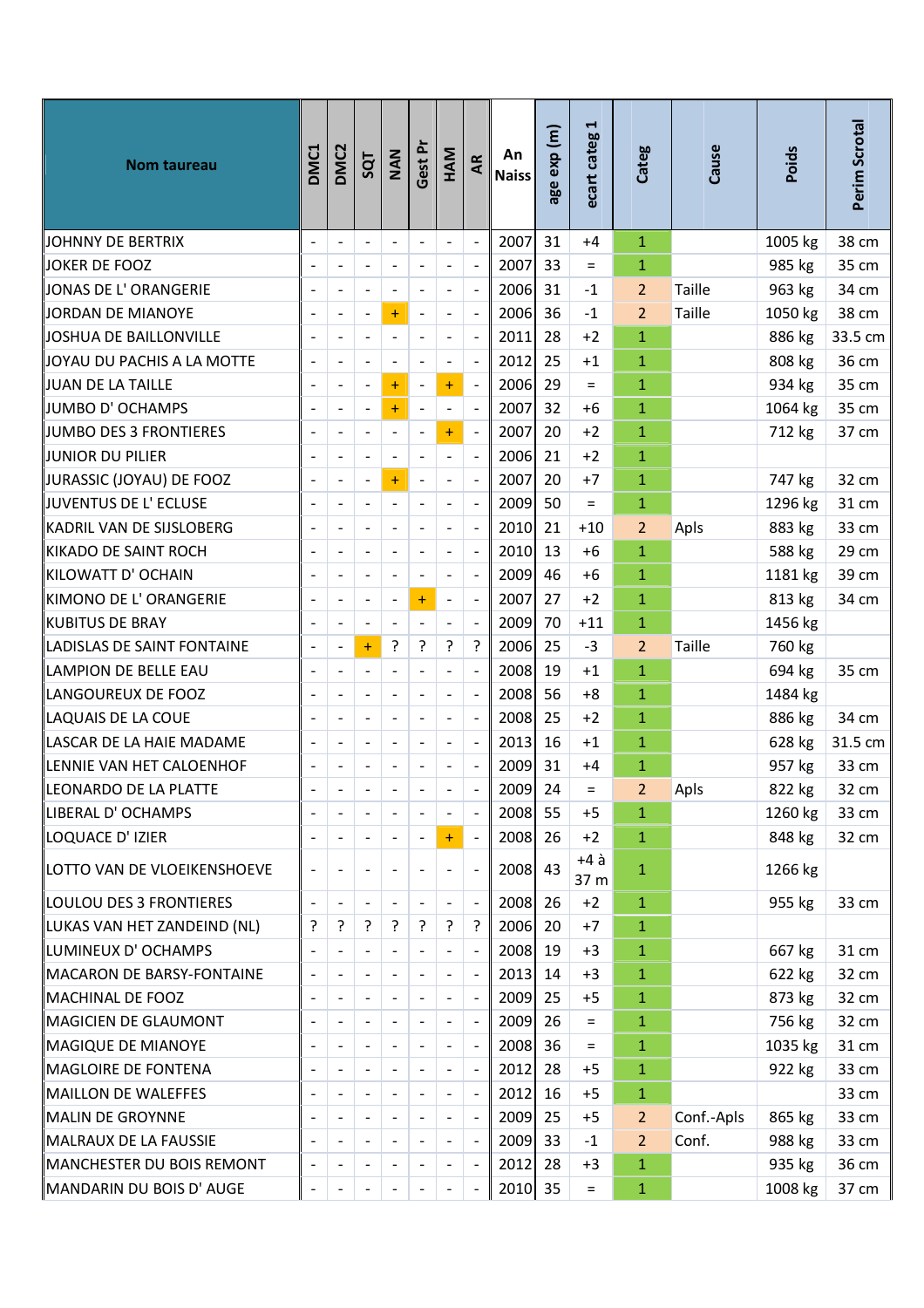| Nom taureau                   | DMC1 | DMC <sub>2</sub>             | SQT                      | NAN                      | Gest Pr                      | HAM                      | AR                       | An<br><b>Naiss</b> | age exp (m) | $\blacktriangleright$<br>ecart categ | Categ          | Cause         | <b>Poids</b> | Perim Scrotal |
|-------------------------------|------|------------------------------|--------------------------|--------------------------|------------------------------|--------------------------|--------------------------|--------------------|-------------|--------------------------------------|----------------|---------------|--------------|---------------|
| MANITOU DE BELLE EAU          |      | $\overline{a}$               | $\overline{\phantom{a}}$ | $\overline{\phantom{a}}$ | $\overline{a}$               | $\overline{\phantom{a}}$ | $\overline{\phantom{a}}$ | 2009               | 45          | $-3$                                 | $\overline{2}$ | Taille        | 1063 kg      | 35 cm         |
| MANNEQUIN DE SBERCHAMPS       |      | $\overline{a}$               |                          | $\overline{\phantom{a}}$ | $\overline{a}$               | $\overline{\phantom{a}}$ | $\overline{a}$           | 2009               | 25          | $+7$                                 | $\mathbf{1}$   |               | 942 kg       | 38 cm         |
| MASERATI VD VLOEIKENSHOEVE    |      |                              |                          | $\overline{a}$           | $\overline{a}$               | $\overline{\phantom{a}}$ | $\overline{\phantom{a}}$ | 2009               | 40          | $-1$                                 | $\overline{2}$ | Taille        | 1173 kg      | 37 cm         |
| MATERIEL DE LALIVARDE         |      | $\qquad \qquad \blacksquare$ | $\overline{\phantom{a}}$ | $\blacksquare$           | $\overline{\phantom{a}}$     | $\blacksquare$           | $\ddot{\phantom{a}}$     | 2008               | 34          | $+3$                                 | $\mathbf{1}$   |               | 1013 kg      | 31 cm         |
| MERLIJN E.T.                  |      |                              |                          |                          |                              |                          | $\overline{a}$           | 2006               | 17          | +4                                   | $\overline{2}$ | Conf.         |              |               |
| MESSAGER DE FOOZ              |      | $\overline{a}$               |                          | $\overline{\phantom{a}}$ | $\qquad \qquad \blacksquare$ | $\overline{\phantom{a}}$ | $\overline{\phantom{a}}$ | 2009               | 19          | $=$                                  | $\overline{2}$ | Apls          | 683 kg       | 32 cm         |
| MIKADO DE LA GRANDE ROSE      |      | $\overline{\phantom{a}}$     |                          | $\overline{\phantom{a}}$ |                              |                          | $\overline{\phantom{a}}$ | 2009               | 34          | $-1$                                 | $\overline{2}$ | <b>Taille</b> | 960 kg       | 33 cm         |
| MILOU ROSEMOUNT CEYMORE (IE)  |      | $\overline{a}$               | $\overline{\phantom{0}}$ | $\frac{1}{2}$            | $\qquad \qquad \blacksquare$ | $\overline{\phantom{a}}$ | $\overline{\phantom{a}}$ | 2008               | 18          | $+7$                                 | $\mathbf{1}$   |               | 698 kg       | 32.5 cm       |
| MIRADOR DE LA HASSE           |      |                              |                          | $\overline{a}$           |                              |                          | $\overline{\phantom{a}}$ | 2009               | 13          | $+8$                                 | $\mathbf{1}$   |               | 606 kg       | 32 cm         |
| MIRAN VAN HET ZANDEIND (NL)   | ŗ    | 5                            | 5.                       | ŗ                        | ?                            | ?                        | ?                        | 2013               | 14          | $-1$                                 | $\overline{2}$ | <b>Taille</b> | 500 kg       | 33 cm         |
| MORITO VAN PERENHOF           |      |                              |                          | $\blacksquare$           | $\overline{a}$               | $\overline{\phantom{a}}$ | $\overline{\phantom{a}}$ | 2012               | 30          | $+1$                                 | $\mathbf{1}$   |               | 910 kg       | 31 cm         |
| MUGUET DE FOOZ                |      |                              |                          | $\overline{a}$           |                              |                          | $\overline{a}$           | 2009               | 48          | $=$                                  | $\mathbf{1}$   |               | 1202 kg      |               |
| NAIF DE HOTTE                 |      | $\overline{\phantom{a}}$     | $\overline{\phantom{a}}$ | $\blacksquare$           | $\overline{\phantom{a}}$     | $\blacksquare$           | $\ddot{\phantom{a}}$     | 2010               | 23          | +6                                   | $\mathbf{1}$   |               | 906 kg       | 34 cm         |
| NARRATEUR D' OCHAMPS          |      |                              |                          |                          |                              |                          | $\overline{a}$           | 2010               | 23          | $+6$                                 | $\mathbf{1}$   |               | 831 kg       | 36 cm         |
| NATUREL DE JODENVILLE         |      | $\overline{a}$               |                          | $\frac{1}{2}$            | $\qquad \qquad \blacksquare$ | $\overline{\phantom{a}}$ | $\overline{\phantom{a}}$ | 2010               | 19          | $+6$                                 | $\mathbf{1}$   |               | 726 kg       |               |
| NAYAKOU DU BOIS REMONT        |      | $\overline{\phantom{a}}$     |                          | $\blacksquare$           | $\overline{\phantom{0}}$     |                          | $\overline{\phantom{a}}$ | 2013               | 17          | $+13$                                | $\mathbf{1}$   |               | 742 kg       | 34 cm         |
| NELSON DES PEUPLIERS          |      | $\overline{a}$               | $\overline{\phantom{a}}$ | $\blacksquare$           | $\qquad \qquad \blacksquare$ | $\blacksquare$           | $\overline{a}$           | 2010               | 39          | +4                                   | $\mathbf{1}$   |               | 1185 kg      | 37 cm         |
| NENUPHAR D OZO                |      |                              |                          | $\overline{a}$           |                              |                          | $\overline{\phantom{a}}$ | 2013               | 16          | $+4$                                 | $\mathbf{1}$   |               | 609 kg       | 32 cm         |
| NESTOR DE LA CANTELLERIE      |      | $\overline{a}$               |                          | $\ddot{}$                | $\overline{a}$               | $\overline{\phantom{a}}$ | $\overline{a}$           | 2007               | 30          | $-1$                                 | $\overline{2}$ | <b>Taille</b> | 870 kg       | 31 cm         |
| NEURSERY DU HAUT D' ARQUENNE  |      | $\overline{a}$               | $\blacksquare$           | $\overline{\phantom{a}}$ | $\overline{a}$               | $\blacksquare$           | $\overline{a}$           | 2010               | 33          | $=$                                  | $\mathbf{1}$   |               | 925 kg       | 31 cm         |
| NEUTRON D ARGENTON            |      | $\overline{a}$               |                          | $\overline{\phantom{0}}$ | $\overline{a}$               | $\overline{\phantom{a}}$ | $\overline{\phantom{a}}$ | 2013               | 13          | +4                                   | $\mathbf{1}$   |               | 560 kg       | 34 cm         |
| NICKEL DE TOHOGNE             |      | $\qquad \qquad \blacksquare$ | $\overline{\phantom{a}}$ | $\overline{\phantom{a}}$ | $\qquad \qquad \blacksquare$ | $\overline{\phantom{a}}$ | $\mathbb{L}$             | 2010               | 25          | $+4$                                 | $\mathbf{1}$   |               | 833 kg       | 35 cm         |
| NICNAC DE WAHA                |      |                              |                          |                          |                              |                          | $\overline{a}$           | 2010               | 16          | $+5$                                 | $\mathbf{1}$   |               | 714 kg       | 29 cm         |
| NIPPON D'IZIER                |      |                              |                          |                          |                              |                          |                          | 2010               | 33          | $-2$                                 | $\overline{2}$ | Taille        | 925 kg       | 33 cm         |
| ∥NITRATE DE BELLE EAU         |      |                              |                          |                          |                              |                          | $\blacksquare$           | 2010 26            |             | $-1$                                 | $\overline{2}$ | Taille        | 878 kg       | 36 cm         |
| NOBLE DE PETIT ROSIERE        |      | $\blacksquare$               |                          | $\overline{\phantom{a}}$ | $\overline{a}$               |                          | $\overline{\phantom{a}}$ | 2013               | 14          | $+2$                                 | $\mathbf{1}$   |               | 616 kg       | 36 cm         |
| NOCEUR DE FOOZ                |      |                              |                          | $\overline{\phantom{a}}$ |                              |                          | $\blacksquare$           | 2010               | 40          | $+5$                                 | $\mathbf{1}$   |               | 1130 kg      | 35 cm         |
| NODULE DES VOLEES             |      |                              |                          |                          |                              |                          | $\blacksquare$           | 2009               | 38          | $+1$                                 | $\mathbf{1}$   |               | 1106 kg      | 34 cm         |
| NOMARQUE DE LA COUE           |      | $\qquad \qquad \blacksquare$ |                          | $\overline{\phantom{a}}$ |                              |                          | $\overline{\phantom{a}}$ | 2010 35            |             | $-1$                                 | $\overline{2}$ | Taille        | 956 kg       | 27 cm         |
| NORDIQUE DES TROIS FRONTIERES |      | $\qquad \qquad \blacksquare$ |                          | $\overline{\phantom{a}}$ |                              |                          | $\blacksquare$           | 2010               | 22          | $+2$                                 | $\mathbf{1}$   |               | 793 kg       | 34 cm         |
| NORWITCH DU BRONHEIT          |      | $\overline{\phantom{a}}$     |                          |                          |                              |                          | $\overline{\phantom{a}}$ | 2013               | 15          | $+6$                                 | $\mathbf{1}$   |               | 682 kg       | 33 cm         |
| OASIS DE SBERCHAMPS           |      |                              |                          |                          |                              |                          | $\overline{\phantom{a}}$ | 2011               | 23          | $+2$                                 | $\mathbf{1}$   |               | 817 kg       | 34 cm         |
| OBAMA DES 1000 FONTAINES      |      | $\qquad \qquad \blacksquare$ |                          | $\overline{\phantom{a}}$ |                              |                          | $\overline{\phantom{a}}$ | 2011               | 32          | +4                                   | $\mathbf{1}$   |               | 1037 kg      | 32 cm         |
| OBELIX D' OCHAIN              |      |                              |                          |                          |                              |                          | $\overline{\phantom{a}}$ | 2006 30            |             | $+1$                                 | $\mathbf{1}$   |               | 954 kg       | 34 cm         |
| OBELIX VAN DE SIJSLOBERG      |      | $\qquad \qquad \blacksquare$ | $\ddot{}$                | ?                        | ?                            | ?                        | ?                        | 2006               | 19          | $+11$                                | $\mathbf{1}$   |               |              |               |
| OBLIGEANT DE BELLE EAU        |      | $\overline{a}$               |                          |                          |                              |                          | $\overline{\phantom{a}}$ | 2011               | 46          | $+5$                                 | $\mathbf{1}$   |               | 1316 kg      | 34 cm         |
| OCCIDENT DE LA NEUVE COUR     |      |                              |                          |                          |                              |                          | $\overline{\phantom{a}}$ | 2012               | 25          | $+7$                                 | $\mathbf{1}$   |               | 935 kg       | 32 cm         |
| OCEANIEN D'ISLE LE PRE        |      | $\qquad \qquad \blacksquare$ |                          | $\overline{\phantom{a}}$ |                              | $\overline{\phantom{a}}$ | $\blacksquare$           | 2011               | 43          | $=$                                  | $\mathbf{1}$   |               | 970 kg       |               |
| OISEAU DE LA COUE             |      |                              |                          |                          |                              |                          | $\overline{\phantom{a}}$ | 2011               | 30          | +4                                   | $\mathbf{1}$   |               | 990 kg       | 36 cm         |
| OPALIN DE BELLE EAU           |      |                              |                          |                          |                              |                          | $\blacksquare$           | $2011$ 23          |             | $-1$                                 | $\overline{2}$ | Taille        | 745 kg       | 34 cm         |
| OPAQUE DE FOOZ                |      |                              |                          |                          |                              |                          | $\overline{\phantom{a}}$ | $2011$ 23          |             | $+6$                                 | $\mathbf{1}$   |               | 776 kg       | 33 cm         |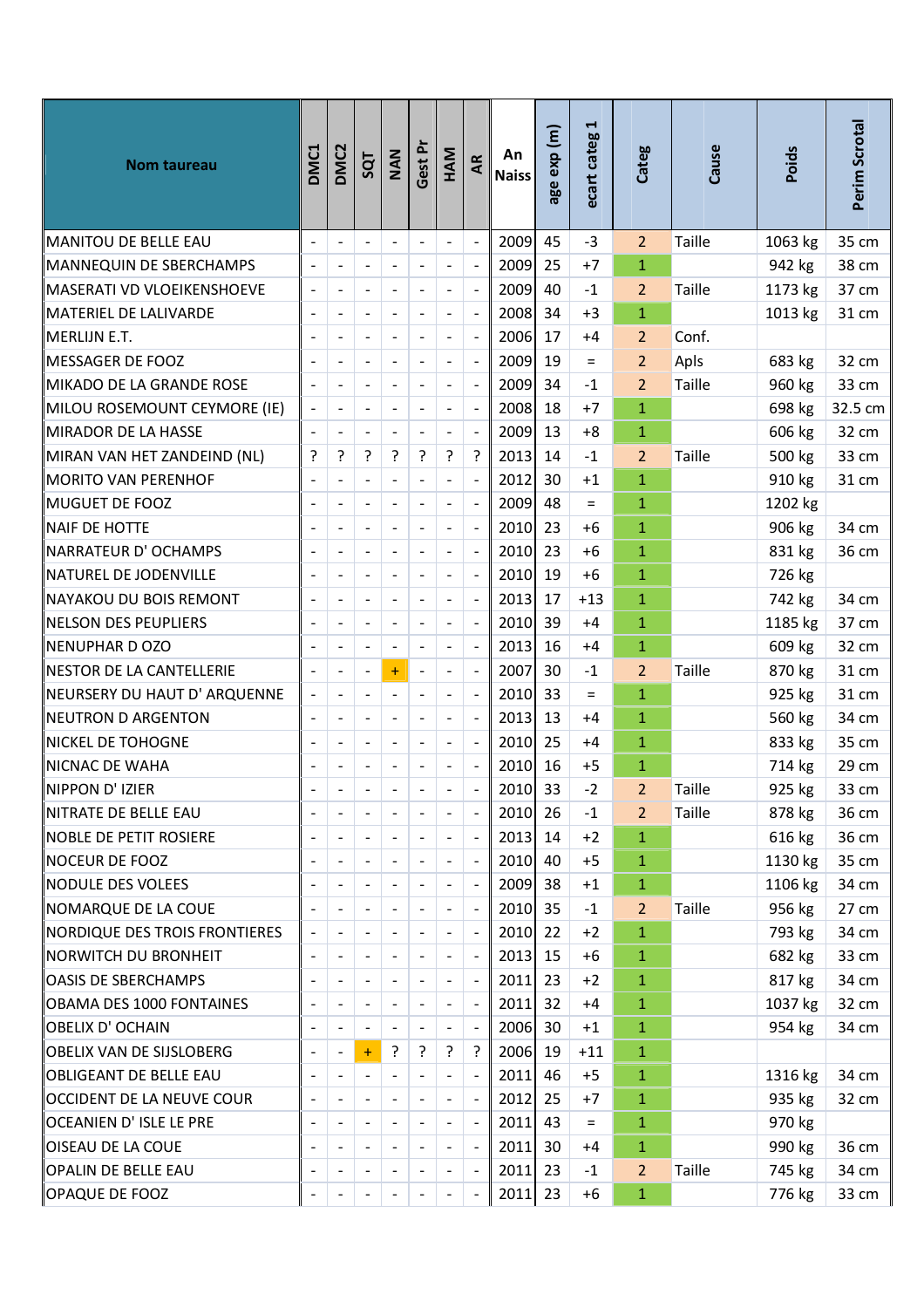| Nom taureau                      | DMC1 | DMC <sub>2</sub>             | SQT                      | NAN                          | Gest Pr                      | HAM                      | AR                       | An<br><b>Naiss</b> | age exp (m) | H<br>ecart categ                   | Categ                | Cause  | Poids                | Perim Scrotal |
|----------------------------------|------|------------------------------|--------------------------|------------------------------|------------------------------|--------------------------|--------------------------|--------------------|-------------|------------------------------------|----------------------|--------|----------------------|---------------|
| OR DE BEAUJEU                    |      |                              |                          | $\overline{a}$               |                              | $\overline{\phantom{a}}$ | $\overline{\phantom{a}}$ | 2011               | 39          | $+3$                               | $\mathbf{1}$         |        | 1004 kg<br>(à 25 m.) | 34 cm         |
| <b>ORFEVRE DU JARDINET</b>       |      | $\overline{a}$               | $\overline{a}$           | $\overline{\phantom{a}}$     | $\overline{a}$               | $\overline{\phantom{a}}$ | $\overline{\phantom{a}}$ | 2011               | 38          | $\equiv$                           | $\mathbf{1}$         |        | 1056 kg              | 35 cm         |
| ORIGAN DE FOOZ                   |      | $\overline{a}$               |                          | $\overline{a}$               | $\overline{a}$               |                          | $\overline{\phantom{a}}$ | 2011               | 27          | $+2$                               | $\mathbf{1}$         |        | 940 kg               |               |
| <b>ORVAL DES 3 FRONTIERES</b>    |      | $\overline{a}$               | $\overline{\phantom{a}}$ | $\overline{\phantom{a}}$     | $\overline{\phantom{a}}$     | $\overline{\phantom{a}}$ | $\overline{\phantom{a}}$ | 2011               | 41          | $+5$                               | $\mathbf{1}$         |        | 1190 kg              |               |
| <b>PACKO DE LANDIN</b>           |      |                              |                          | $\overline{a}$               |                              |                          | $\overline{a}$           | 2012               | 21          | $+3$                               | 1                    |        | 716 kg               | 33 cm         |
| <b>PALPITANT DES CROIX DAMES</b> |      | $\overline{\phantom{a}}$     | $\overline{\phantom{0}}$ | $\overline{a}$               | $\overline{\phantom{a}}$     | $\overline{\phantom{a}}$ | $\blacksquare$           | 2009               | 47          | $+5$                               | $\mathbf{1}$         |        | 1055 kg              | 33 cm         |
| PANACHE DE CENTFONTAINE          |      | $\overline{a}$               |                          | $\overline{\phantom{a}}$     |                              |                          | $\overline{\phantom{a}}$ | 2008               | 47          | $=$                                | $\mathbf{1}$         |        | 917 kg<br>(à 28 m.)  |               |
| ∥PAPRIKA DE LA COUE              |      | $\blacksquare$               | $\overline{\phantom{a}}$ | $\bar{\phantom{a}}$          | $\overline{\phantom{a}}$     | $\blacksquare$           | $\overline{\phantom{a}}$ | 2012               | 34          | $+2$                               | 1                    |        | 981 kg               | 32 cm         |
| PARAVENT D'IZIER                 |      |                              |                          | $\blacksquare$               |                              |                          | $\overline{\phantom{a}}$ | 2012               | 25          | $+4$                               | $\mathbf{1}$         |        | 954 kg               | 35 cm         |
| PARMESAN DE JUZAINE              |      | $\overline{a}$               | $\overline{a}$           | $\qquad \qquad \blacksquare$ | $\overline{\phantom{a}}$     | $\overline{\phantom{a}}$ | $\overline{\phantom{a}}$ | 2013               | 19          | $+1$                               | 1                    |        | 720 kg               | 33 cm         |
| <b>PARTIEL DE CHARDENEUX</b>     |      |                              |                          | $\overline{\phantom{a}}$     |                              | $\overline{\phantom{a}}$ | $\blacksquare$           | 2007               | 32          | $-1$                               | 2                    | Taille | 910 kg               | 35 cm         |
| PASSE-PARTOUT DE MAURAGE         |      | $\overline{a}$               |                          | $\frac{1}{2}$                | $\overline{a}$               | $\overline{\phantom{0}}$ | $\overline{a}$           | 2010               | 34          | $+5$                               | $\overline{2}$       | Conf.  | 1100 kg              | 39 cm         |
| <b>PASTIS DES HAYONS</b>         |      | $\overline{a}$               |                          | $\qquad \qquad \blacksquare$ | -                            | $\overline{\phantom{a}}$ | $\blacksquare$           | 2012               | 24          | +4                                 | $\overline{2}$       | Conf.  | 767 kg               | 30 cm         |
| PATISSIER DE LA GRANDE ROSE      |      | $\overline{a}$               | $\overline{\phantom{a}}$ | $\overline{a}$               | $\overline{a}$               | $\overline{\phantom{a}}$ | $\overline{a}$           | 2013               | 22          | $+6$                               | $\mathbf{1}$         |        | 745 kg               | 33 cm         |
| PECTORAL DE LA GRANDE ROSE       |      | $\qquad \qquad \blacksquare$ | $\overline{a}$           | $\overline{\phantom{a}}$     | $\overline{\phantom{a}}$     | $\overline{\phantom{a}}$ | $\Box$                   | 2013               | 20          | +4                                 | 1                    |        | 749 kg               | 33 cm         |
| PELICAN DE FRAMONT               |      |                              |                          | $\overline{a}$               |                              |                          | $\overline{a}$           | 2012               | 24          | $+2$                               | 1                    |        | 745 kg               | 32 cm         |
| PERDREAU DE LA GARDE DE DIEU     |      | $\overline{a}$               | $\overline{a}$           | $\overline{\phantom{0}}$     | $\overline{\phantom{a}}$     | $\blacksquare$           | $\overline{a}$           | 2012               | 15          | $+4$                               | 1                    |        | 621 kg               | 33 cm         |
| PETILLANT DE LA CHEVRATTE        |      |                              |                          | $\overline{\phantom{a}}$     | $\overline{a}$               |                          | $\blacksquare$           | 2012               | 22          | $+2$                               | 1                    |        | 715 kg               | 32.5 cm       |
| PHENOMENE DE MARTINPRE           |      | $\overline{a}$               | $\overline{\phantom{0}}$ | $\qquad \qquad \blacksquare$ | $\overline{\phantom{a}}$     | $\overline{\phantom{a}}$ | $\overline{\phantom{a}}$ | 2011               | 29          | $+7$                               | 1                    |        | 950 kg               | 38 cm         |
| PIC DU COMTE DE CHINY            |      |                              |                          | $\qquad \qquad \blacksquare$ | $\overline{a}$               | $\overline{\phantom{a}}$ | $\overline{\phantom{a}}$ | 2012               | 21          | +9                                 | $\mathbf{1}$         |        | 805 kg               | 34 cm         |
| PICADILLY DE SAINT FONTAINE      |      |                              |                          | $\overline{a}$               | $\overline{a}$               |                          | $\overline{\phantom{a}}$ | 2010               | 34          | $\equiv$                           | 1                    |        | 1045 kg              | 36 cm         |
| PICASSO DE LA CHERNAUDAME        |      |                              |                          | $\overline{a}$               |                              |                          | $\frac{1}{2}$            | 2012               | 23          | $+8$                               | $\mathbf{1}$         |        | 765 kg               | 37 cm         |
| PIRAAT VAN PROKES                |      | $\qquad \qquad -$            | $\blacksquare$           | $\overline{\phantom{a}}$     | $\qquad \qquad \blacksquare$ | $\overline{\phantom{a}}$ | $\blacksquare$           | 2006 42            |             | -5                                 | <b>refuse</b> Taille |        | 1049 kg              |               |
| PLAISANT DE LA ROUSSETTE         |      |                              |                          |                              |                              |                          | $\overline{\phantom{a}}$ | 2012               | 14          | $+1$                               | $\mathbf{1}$         |        | 618 kg               | 36 cm         |
| PLOMBE DE RENUAMONT              |      |                              |                          |                              |                              |                          | $\overline{a}$           | 2012               | 24          | $+3$                               | $\mathbf{1}$         |        | 872 kg               | 35 cm         |
| POLISSON DU PRE ROSINE           |      | $\qquad \qquad -$            |                          | $\overline{\phantom{a}}$     |                              |                          | $\overline{\phantom{a}}$ | 2009               | 37          | $=$                                | $\mathbf{1}$         |        | 946 kg               | 33 cm         |
| POMMARD DE LA MANDEBRAS          |      |                              |                          |                              |                              |                          | $\overline{\phantom{a}}$ | 2012               | 16          | +6                                 | $\mathbf{1}$         |        | 630 kg               | 31 cm         |
| PRAGA KHAN VAN DE BREMBERG       |      | $\blacksquare$               |                          | $\overline{\phantom{a}}$     |                              |                          | $\overline{\phantom{a}}$ | 2012               | 18          | $+8$                               | $\mathbf{1}$         |        | 768 kg               | 32 cm         |
| PREDATOR DU PRE ROSINE           |      |                              |                          |                              |                              |                          | $\blacksquare$           | 2009               | 22          | $+1$                               | 2                    | Apls   | 732 kg               | 30 cm         |
| PUISSANT DE HOTTE                |      |                              |                          |                              |                              |                          | $\overline{\phantom{a}}$ | 2012               | 23          | $+14$                              | $\mathbf{1}$         |        | 922 kg               | 32 cm         |
| PURPLE DU PETIT JUJU             |      |                              |                          | $\overline{a}$               |                              |                          | $\overline{\phantom{a}}$ | 2012               | 26          | $=$ $\grave{a}$<br>21 <sub>m</sub> | $\mathbf{1}$         |        | 845 kg               |               |
| QUIRINAL DE FERRIERE             |      | $\frac{1}{2}$                | $\overline{\phantom{a}}$ | $\blacksquare$               | $\overline{a}$               | $\blacksquare$           | $\ddot{\phantom{a}}$     | 2009               | 21          | $+6$                               | $\mathbf{1}$         |        | 757 kg               | 32 cm         |
| RACE DE MEHOGNE                  |      | $\qquad \qquad \blacksquare$ |                          | $\overline{\phantom{a}}$     |                              |                          | $\overline{\phantom{a}}$ | 2010               | 35          | $+2$                               | $\mathbf{1}$         |        | 1006 kg              | 33 cm         |
| RADIUM DU SART                   |      |                              |                          |                              |                              |                          | $\blacksquare$           | 2008               | 23          | $+4$                               | $\mathbf{1}$         |        | 806 kg               | 39 cm         |
| RAMEAU DE ROCHE GUE              |      | $\qquad \qquad \blacksquare$ |                          | $\blacksquare$               |                              |                          | $\overline{\phantom{a}}$ | 2006 59            |             | $=$                                | $\mathbf{1}$         |        | 1155 kg              | 42 cm         |
| RARE DE MEHOGNE                  |      |                              |                          |                              |                              |                          | $\overline{\phantom{a}}$ | 2010 53            |             | $+3$                               | $\mathbf{1}$         |        | 1179 kg              |               |
| REPUTE DE ROUPAGE                |      |                              |                          | $\qquad \qquad \blacksquare$ | $\overline{\phantom{a}}$     |                          | $\overline{\phantom{a}}$ | 2013               | 18          | +4                                 | $\mathbf{1}$         |        | 718 kg               | 35 cm         |
| RESISTANT D' AU CHENE            |      | $\overline{\phantom{0}}$     |                          |                              |                              |                          | $\overline{\phantom{a}}$ | 2009               | 60          | $+4$                               | $\mathbf{1}$         |        | 1343 kg              |               |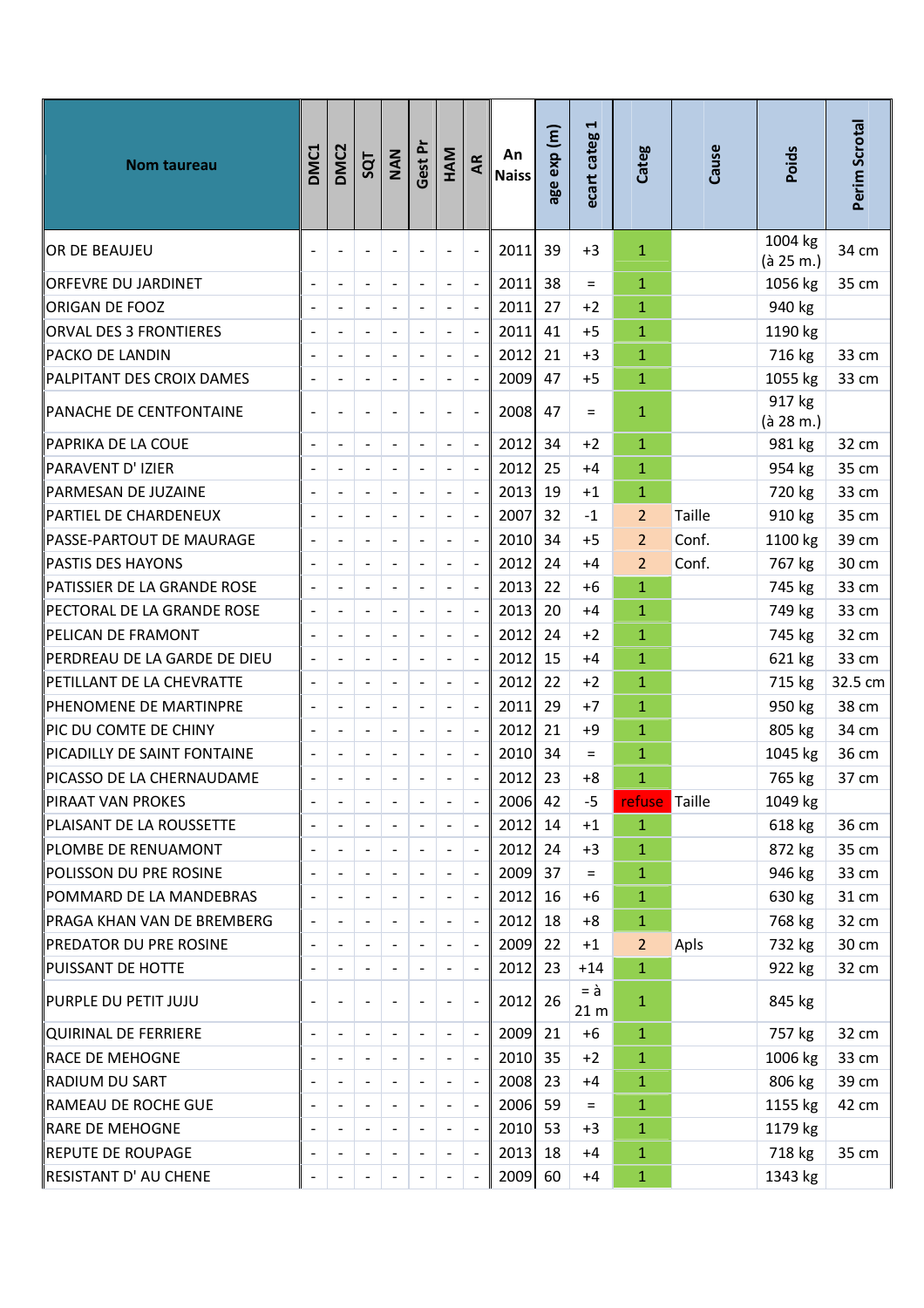| Nom taureau                     | DMC1 | DMC <sub>2</sub>             | SQT                          | NAN                      | Gest Pr                  | HAM                          | AR                       | An<br><b>Naiss</b> | age exp (m) | H<br>ecart categ | Categ          | Cause         | Poids   | Perim Scrotal |
|---------------------------------|------|------------------------------|------------------------------|--------------------------|--------------------------|------------------------------|--------------------------|--------------------|-------------|------------------|----------------|---------------|---------|---------------|
| REVE DE MEHOGNE                 |      | $\overline{\phantom{a}}$     | $\blacksquare$               | $\overline{\phantom{a}}$ | $\overline{a}$           | $\frac{1}{2}$                | $\blacksquare$           | 2010               | 15          | $+2$             | $\mathbf{1}$   |               | 590 kg  | 29 cm         |
| ROCCOSSI DE WIHOGNE             |      |                              |                              | $\overline{\phantom{a}}$ | $\overline{a}$           | $\qquad \qquad \blacksquare$ | $\blacksquare$           | 2007               | 28          | $=$              | $\mathbf{1}$   |               | 945 kg  | 36 cm         |
| ROSARIO E.T. (ROSS ALO) (IE)    |      | $\blacksquare$               |                              | $\overline{\phantom{a}}$ |                          |                              | $\Box$                   | 2006               | 25          | $+8$             | $\mathbf{1}$   |               | 992 kg  | 36 cm         |
| RUTABAGA DE BEAUFFAUX           |      | $\overline{\phantom{a}}$     | $\overline{\phantom{a}}$     | $\ddot{}$                | $\overline{a}$           | $\overline{\phantom{a}}$     | $\mathbb{L}$             | 2006               | 35          | $+8$             | $\mathbf{1}$   |               | 1080 kg | 36.5 cm       |
| SALSIFIS E.T. DE BAUDECET       |      |                              |                              | $\overline{\phantom{a}}$ |                          |                              | $\overline{a}$           | 2006               | 28          | $+4$             | $\mathbf{1}$   |               | 874 kg  | 35 cm         |
| SALUT DE HODOUMONT              |      |                              | $\overline{\phantom{a}}$     | $\overline{\phantom{a}}$ | $\overline{a}$           | $\blacksquare$               | $\overline{\phantom{a}}$ | 2008               | 38          | $=$              | $\mathbf{1}$   |               | 1022 kg | 33.5 cm       |
| SARKO D EMBISE                  |      |                              |                              | $\overline{\phantom{a}}$ |                          |                              | $\Box$                   | 2011               | 38          | $=$              | $\mathbf{1}$   |               | 1007 kg | 31 cm         |
| SATYRE DE SOMME                 |      | $\blacksquare$               | $\qquad \qquad \blacksquare$ | $\ddot{}$                | $\ddot{}$                | $\ddot{}$                    | $\Box$                   | 2008               | 17          | $+4$             | $\mathbf{1}$   |               | 677 kg  | 32 cm         |
| SAUVEUR DE MONIN CHAPELLE       |      | $\overline{\phantom{a}}$     |                              | $\overline{\phantom{a}}$ | $\overline{a}$           |                              | $\overline{a}$           | 2007               | 60          | $+8$             | $\mathbf{1}$   |               | 1247 kg |               |
| SCENARIO DES CROIX DAMES        |      |                              |                              | $\blacksquare$           |                          | $\blacksquare$               | $\blacksquare$           | 2012               | 32          | $-2$             | $\overline{2}$ | <b>Taille</b> | 975 kg  | 34 cm         |
| SENATEUR DE MEHOGNE             |      | $\qquad \qquad \blacksquare$ |                              | $\overline{\phantom{a}}$ | $\overline{a}$           | $\overline{\phantom{a}}$     | $\mathbb{L}$             | 2012               | 21          | $+1$             | $\mathbf{1}$   |               | 713 kg  |               |
| SERPENTIN D' AU CHENE           |      | $\frac{1}{2}$                |                              | $\overline{a}$           |                          |                              | $\overline{a}$           | 2010               | 34          | $-3$             | 2 <sup>2</sup> | Taille        | 883 kg  | 34.5 cm       |
| SHERIFF DE CENTFONTAINE         |      | $\qquad \qquad \blacksquare$ |                              | $\Box$                   | $\overline{a}$           | $\overline{\phantom{a}}$     | $\Box$                   | 2010               | 40          | $=$              | $\mathbf{1}$   |               | 1144 kg | 35 cm         |
| SKETCH DE L' ORGELOT            |      |                              |                              |                          |                          |                              | $\overline{a}$           | 2013               | 26          | $+5$             | $\overline{2}$ |               | 967 kg  |               |
| SOUCIEUX DE SAINT FONTAINE      |      |                              | $\overline{\phantom{a}}$     | $\blacksquare$           | $\overline{a}$           | $\overline{\phantom{a}}$     | $\mathbb{L}$             | 2012               | 19          | $+6$             | $\mathbf{1}$   |               | 801 kg  | 35 cm         |
| SPARTACUS V H LOOBERGENHOF      |      |                              |                              | $\overline{\phantom{a}}$ |                          |                              | $\overline{\phantom{a}}$ | 2013               | 18          | $+9$             | $\mathbf{1}$   |               | 741 kg  | 33.5 cm       |
| SPECIMEN DE FERMINE             |      | $\blacksquare$               | $\overline{\phantom{a}}$     | $\overline{\phantom{a}}$ | $\overline{a}$           | $\overline{\phantom{a}}$     | $\mathbb{L}$             | 2008               | 37          | $-1$             | $\overline{2}$ | <b>Taille</b> | 1080 kg | 33.5 cm       |
| STARTER DE SAINT FONTAINE       |      |                              |                              | $\overline{\phantom{a}}$ |                          |                              | $\overline{\phantom{a}}$ | 2012               | 11          | $+2$             | $\mathbf{1}$   |               | 528 kg  | 31 cm         |
| SUAREZ D' OCHAIN                |      |                              |                              | $\blacksquare$           |                          |                              | $\overline{\phantom{a}}$ | 2010               | 15          | $\equiv$         | $\mathbf{1}$   |               | 585 kg  | 35 cm         |
| SULTAN 0580                     |      | $\blacksquare$               |                              | $\blacksquare$           | $\overline{a}$           | $\blacksquare$               | $\ddot{\phantom{a}}$     | 2008               | 41          | $-5$             | refuse Taille  |               | 960 kg  | 29.5 cm       |
| TAHITIEN DE CENTFONTAINE        |      | $\overline{\phantom{a}}$     |                              | $\overline{\phantom{a}}$ | $\overline{\phantom{0}}$ | $\blacksquare$               | $\Box$                   | 2011               | 37          | $+3$             | $\mathbf{1}$   |               | 972 kg  | 33 cm         |
| TARZAN DU FALGI                 |      | $\qquad \qquad \blacksquare$ |                              | $\blacksquare$           | $\overline{a}$           | $\overline{\phantom{a}}$     | $\Box$                   | 2009               | 56          | $+5$             | $\mathbf{1}$   |               | 1330 kg |               |
| TATAYET DE CENTFONTAINE         |      |                              |                              |                          |                          |                              | $\overline{a}$           | 2011               | 23          | $+1$             | $\mathbf{1}$   |               | 784 kg  | 34 cm         |
| TENACE DE LA PRAULE             |      |                              |                              |                          |                          |                              |                          | 2010 53            |             | $+6$             | $\mathbf{1}$   |               | 1390 kg | 40 cm         |
| TIGROU DE FERMINE               |      | $\overline{\phantom{a}}$     |                              | $\overline{\phantom{a}}$ |                          |                              | $\blacksquare$           | 2010 44            |             | $+2$             | $\mathbf{1}$   |               | 1110 kg | 32 cm         |
| TILOUIS D' ATRIVE               |      | $\blacksquare$               |                              | $\blacksquare$           |                          | $\overline{\phantom{a}}$     | $\Box$                   | $2010$ 46          |             | $+6$             | $\mathbf{1}$   |               | 1228 kg | 35 cm         |
| TINTIN DE WIHOGNE               |      |                              |                              | $\overline{\phantom{a}}$ |                          |                              | $\overline{\phantom{a}}$ | $2010$ 40          |             | $+4$             | $\mathbf{1}$   |               | 1179 kg | 37 cm         |
| $\ $ TITANE DE DESSOUS LA VILLE |      |                              |                              | $\overline{\phantom{a}}$ |                          |                              | $\blacksquare$           | $2010$ 40          |             | $=$              | $\mathbf{1}$   |               | 1111 kg | 34 cm         |
| TORRENT DU FOND DE BOIS         |      | $\overline{\phantom{a}}$     |                              | $\overline{\phantom{a}}$ | $\overline{a}$           | $+$                          | $\blacksquare$           | 2007 31            |             | $\equiv$         | $\mathbf{1}$   |               | 911 kg  | 30 cm         |
| TOSCAN VAN DE IJZER             |      | $\overline{\phantom{a}}$     |                              | $\overline{\phantom{a}}$ |                          | -                            | $\blacksquare$           | $2014$ 13          |             | $+5$             | $\mathbf{1}$   |               | 631 kg  | 31 cm         |
| TOUTANKAHMON DE MONPLAISIR      |      | $\overline{\phantom{a}}$     |                              | $\overline{\phantom{a}}$ |                          |                              | $\overline{\phantom{a}}$ | 2013 14            |             | $-1$             | $\overline{2}$ | Taille        | 594 kg  | 34 cm         |
| TYPIQUE DE CHARDENEUX           |      |                              |                              |                          |                          |                              | $\overline{\phantom{a}}$ | 2010 32            |             | $-2$             | $\overline{2}$ | <b>Taille</b> | 848 kg  | 33 cm         |
| TYSON DU BATY D' EPRAVE         |      |                              |                              | $\overline{\phantom{a}}$ |                          |                              | $\blacksquare$           | 2008 37            |             | $+1$             | $\mathbf{1}$   |               | 1043 kg | 33.5 cm       |
| ULTIME DE MONIN CHAPELLE        |      |                              |                              | $\overline{\phantom{a}}$ |                          |                              | $\overline{\phantom{a}}$ | 2008 22            |             | $+1$             | $\overline{2}$ | Conf.         | 728 kg  | 32 cm         |
| ULTIMO VAN DE IJZER             |      | $\qquad \qquad \blacksquare$ |                              | $\blacksquare$           |                          |                              | $\blacksquare$           | 2013               | 20          | $+5$             | $\mathbf{1}$   |               | 758 kg  | 32 cm         |
| URANCE VAN DE GOUDEN POLDER     |      | $\qquad \qquad \blacksquare$ |                              | $\overline{\phantom{a}}$ |                          |                              | $\overline{\phantom{a}}$ | 2012 24            |             | $=$              | $\mathbf{1}$   |               | 802 kg  |               |
| URBANUS DE LA PETITE FONTAINE   |      | $\overline{\phantom{a}}$     |                              | $\overline{\phantom{a}}$ |                          |                              | $\blacksquare$           | 2009               | 29          | $+1$             | $\mathbf{1}$   |               | 876 kg  | 36 cm         |
| UTILE DE BIERT                  |      | $\overline{\phantom{a}}$     |                              | $\overline{\phantom{a}}$ |                          |                              | $\blacksquare$           | 2009 14            |             | $=$              | $\overline{2}$ | Apls          | 544 kg  | 32 cm         |
| VAINCU DE LA BOCHEROULE         |      |                              |                              |                          |                          |                              | $\blacksquare$           | 2008 33            |             | $+2$             | $\mathbf{1}$   |               | 896 kg  | 35 cm         |
| VALEUREUX DE ROCHE GUE          |      | $\overline{\phantom{a}}$     |                              | $\blacksquare$           |                          |                              | $\overline{\phantom{a}}$ | $2011$ 24          |             | $+2$             | $\mathbf{1}$   |               | 739 kg  | 36 cm         |
| VAUCLUSE DU FALGI               |      |                              |                              |                          |                          |                              | $\overline{\phantom{a}}$ | $2011$ 21          |             | $+5$             | $\mathbf{1}$   |               | 786 kg  | 36 cm         |